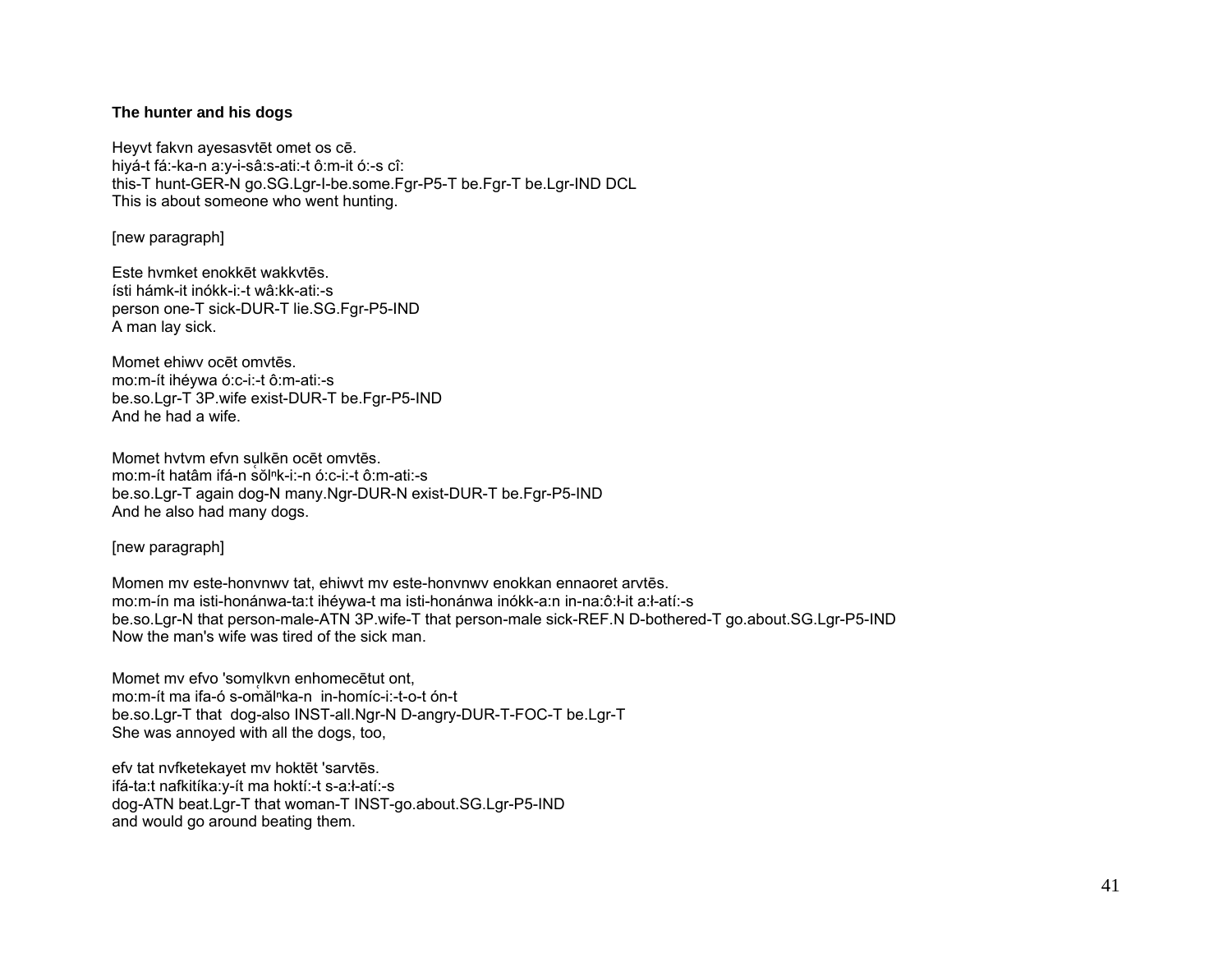Mont sumkēpat vrēpen, yafken rvlaket, mv hoktē món-t somk-î:p-a:t ał-ĭ:<sup>n</sup>p-in ya:fk-ín ł-ála:k-ít ma hoktí: be.so.Lgr-T disappear.SG-SPN.Fgr-REF go.about.SG-SPN.Ngr-N get.to.be.evening.Lgr-N DIR-arrive.Lgr-T that woman Now the woman would disappear for long periods,

arēt omvtēs. a:ł-í:-t ô:m-ati:-s go.about.SG.Lgr-DUR-T be.Fgr-P5-IND returning in the evening.

[new paragraph]

Momen nettv hvmken mv hoktē sepekon yvfkvranet omen mo:m-ín nítta hámk-in ma hoktí: s-ip-íko-n yáfk-ała:n-ít o:m-ín be.so.Lgr-N day one-N that woman exist-SPN-not-N get.to.be.evening-be.going.Lgr-T be.Lgr-N One day the woman was gone and it was getting late,

mv efv vpokat hvmket omvlkv 'sem vculēt vpvkēt omvtēs. ma ifá apô:k-a:t hámk-it omăl<sup>n</sup>ka 's-im-acol-í:-t apák-i:-t ô:m-ati:-s that dog sit.TPL.Fgr-REF one-T all.N INST-D-old-DUR-T be.with-DUR-T be.Fgr-P5-IND and among the dogs there was one older than the others.

Mont omvtētan, mv efv-vculet mv este enokkan aoh-ahtet em punayvtēs. món-t ô:m-ati:-ta:n ma ifa-acól-it ma ísti inókk-a:n a:-ohh-áht-it ím-pona:y-atí:-s be.so.Lgr-T be.Fgr-P5-REF.N that dog-old-T that person sick-REF.N DIR-on-come.SG.Hgr-T D-talk.Lgr-P5-IND And the old dog came up to the sick man and spoke to him.

Mont okat, món-t o:k-â:t be.so.Lgr-T say.Lgr-REF And he said,

Cehiwv tat cennaoruset vrēpet ont, ̜ ci-héywa-ta:t cin-na:ŏ:ⁿł-os-it ał-i:p-ít ón-t 2P-wife-ATN 2D-bothered.Ngr-DIM-T go.about.SG-SPN.Lgr-T be.Lgr-T Your wife is annoyed with you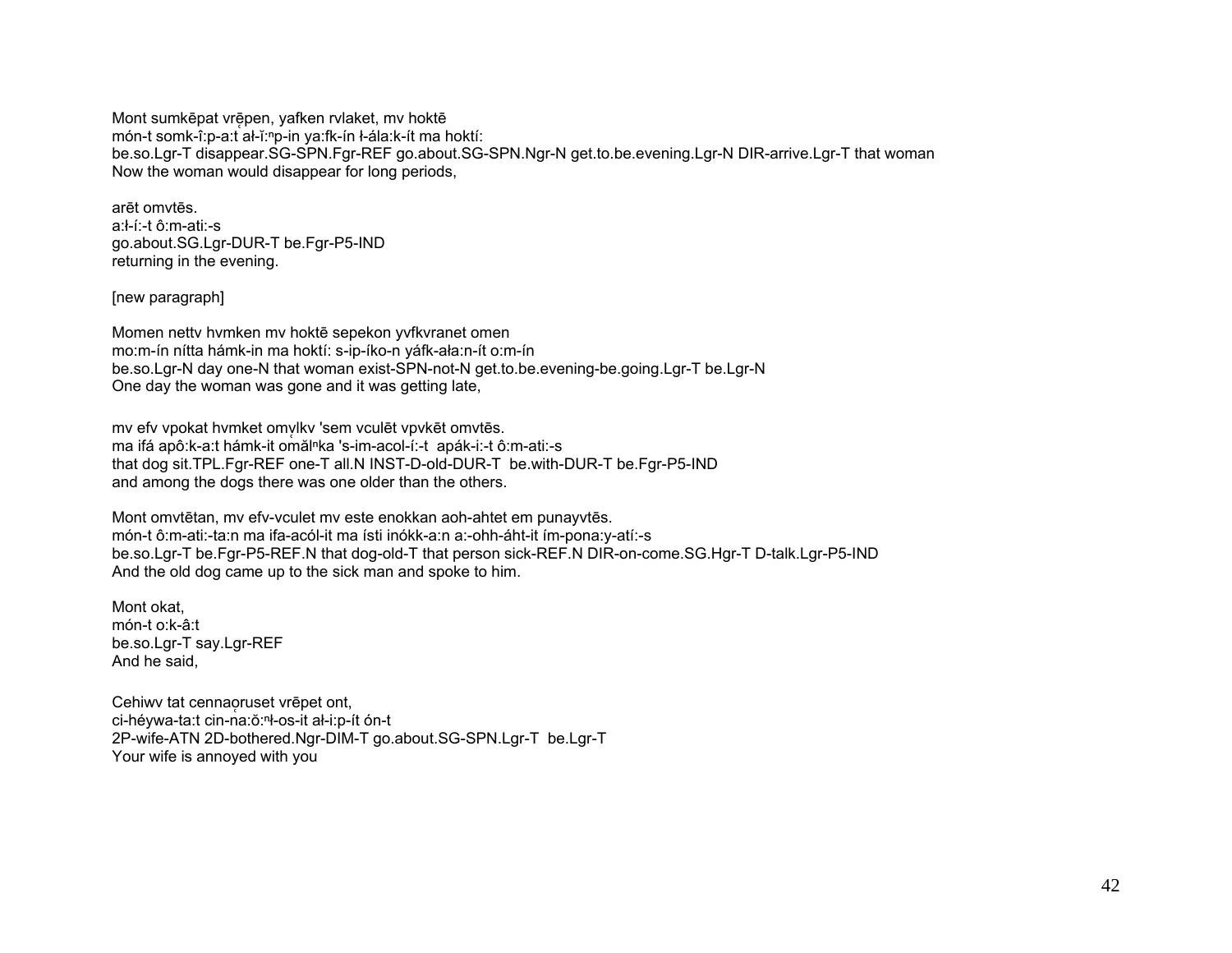pomeu 'somvikeyan punhomecepēt omētt os. pó:mi-ó s-omăl<sup>n</sup>k-iv-a:n pon-homic-ip-í:-t o:m-î:t-t ó:-s we-also INST-all.Ngr-1pA-REF.N 1pD-angry-SPN-DUR-T be.Lgr-SPN.Fgr-T be.Lgr-IND and angry at all of us as well.

Mont on mynettylket okakat. món-t ó:-n manitt-âlki-t ok-a:k-â:t be.so.Lgr-T be.Lgr-N young-GPL-T say-PL.Lgr-REF And the young ones keep saying.

Fakvn 'sepoyes, makaket os, kicet mv efv-vculet em onayytes, epucasen. fá:-ka-n s-ípo-:v-í:-s má:k-a:k-ít ó:-s keyc-ít ma ifa-acól-it im-óna:y-atí:-s ipocá:si-n hunt-GER-N INST-1pP-go.SG.Lgr-DUR-IND say-PL.Lgr-T be.Lgr-IND tell.Lgr-T that dog-old-T D-tell.Lgr-P5-IND 3P.master-N He could take us hunting! the old dog told his master.

Mont okat. món-t o:k-â:t be.so.Lgr-T say.Lgr-REF And Ithe manl replied.

Yvkapit vrvko tayuset omepeky, estohmykos, kicytēs. vaka:p-év-t ał-áko-: tă:<sup>n</sup>v-os-it om-i:p-iká istóhm-ako-s kevc-atí:-s walk.Lgr-1sA-T go.about.SG-1sA.not-DUR can.Ngr-DIM-T be-SPN.Lgr-so do.something.Hgr-1sA.Neg-IND tell.Lgr-P5-IND Because I am unable to walk, I can't do anything.

Momen efv-mynettylke em onayin, estos, makykyrēs, kihcet omet, mo:m-ín ifa-manitt-âlki im-óna:y-éy-n ístó:-s ma:k-ak-áłi:-s kéyhc-it o:m-ít be.so.Lgr-N dog-young-GPL D-tell.Lgr-1sA-N do.something.Lgr-IND say.Lgr-IMPL.A-will-IND tell.Hgr-T be.Lgr-T Then [the dog said], I'll tell that to the young ones and see what they say,

eriem onayen, Punt 'svpeyeyvres, makaken... ił-a:-ím-ona:y-ín pón-t 's-apiy-íy-áłi:-s má:k-a:k-ín DIR-DIR-D-tell.Lgr-N we-T INST-go.TPL-1pA-will-IND say-PL.Lgr-N and he went and told them and they said, We'll take him...

Hytym Momēn makaks, kicet yem onayytēs. hatâm mó:m-i:-n má:k-á:k-s keyc-ít y-ím-ona:y-atí:-s again be.so-DUR-N say-PL.Lgr-IND tell.Lgr-T DIR-D-tell.Lgr-P5-IND Again [the dog] came and told him, Here's what they said.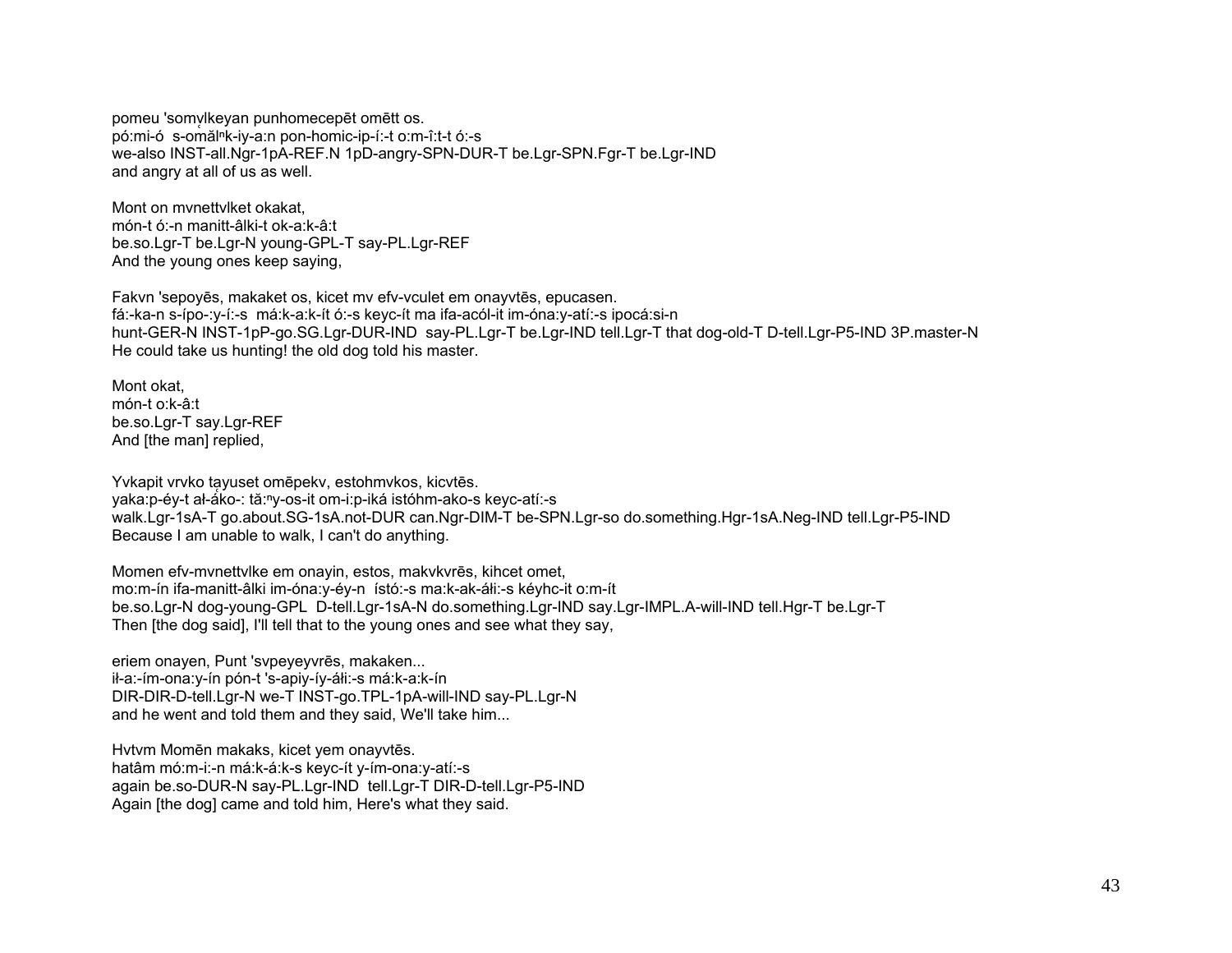Mont, Nake esfaye 'svrvke tayat punt 'sem vpeyvranet okes, món-t nâ:ki ís-fa:y-í: s-áł-ak-i: tâ:y-a:t pón-t 's-im-apíy-ała:n-ít o:k-í:-s be.so.Lgr-T thing INST-hunt.Lgr-DUR INST-go.about.SG-IMPL.A-DUR can.Fgr-REF we-T INST-D-go.TPL-be.going.Lgr-T say.Lgr-DUR-IND They said, We'll take everything

## kicakytes

kévc-a:k-atí:-s tell-PL.Lgr-P5-IND needed for hunting.

Moman momvranen omēs kicytēs. mó:m-a:n mó:m-ała:n-ín o:m-í:-s keyc-atí:-s be.so-REF.N be.so-be.going.Lgr-N be.Lgr-DUR-IND tell.Lgr-P5-IND Well, then, let it be done, [the man] said.

[new paragraph]

Moman perron ocet omvtes, my este-honynwy enokkat. mó:m-a:n píłło-n ó:c-i:-t ô:m-ati:-s ma isti-honánwa inókk-a:t be.so-REF.N boat-N exist-DUR-T be.Fgr-P5-IND that person-male sick-REF Now the sick man had a boat

Mon hycce vwolusēt omvtēs. mó:-n hácci awŏ:<sup>n</sup>l-os-i:-t ô:m-ati:-s be.so.Lgr-N stream near.Ngr-DIM-DUR-T be.Fgr-P5-IND And the river was very close.

Momen myn okakeky, momusen eccy tis, rē-hotywy tis iesentak-ocen. mo:m-ín má-n ok-a:k-iká mô:m-os-in ícca-teys łi:-hotáwa-teys a:-is-in-tákk-o:c-ín be.so.Lgr-N that-N say-PL.Lgr-so be.so.Fgr-DIM-N gun-even bullet-pouch-even DIR-INST-D-LOC-have-N And because they meant what they said, immediately he put his gun and shot pouch on the floor,

momusen efv tat myn coksakket 'sypevet, my perro erytehhet, mô:m-os-in ifá-ta:t má-n cók-s-a:kk-ít s-ápi:y-ít ma píłło ił-atíhh-it be.so.Fgr-DIM-N dog-ATN that-N mouth-INST-bite.Lgr-T INST-go.TPL.Lgr-T that boat DIR-put.PL.Hgr-T and immediately the dogs put them in their mouths, took them, and put them in the boat,

mont nake esnoricvkē tayatto 'stomis omvlkvn efvt takuecvtēs. món-t nâ:ki is-nołéyc-ak-i: tâ:y-a:t-t-o stô:m-eys omăl<sup>n</sup>ka-n ifá-t tá:koyc-atí:-s be.so.Lgr-T thing INST-cook-IMPL.A-DUR can.Fgr-REF-T-FOC what.Fgr-even all.Ngr-N dog-T prepare-P5-IND and prepared all the utensils needed for cooking.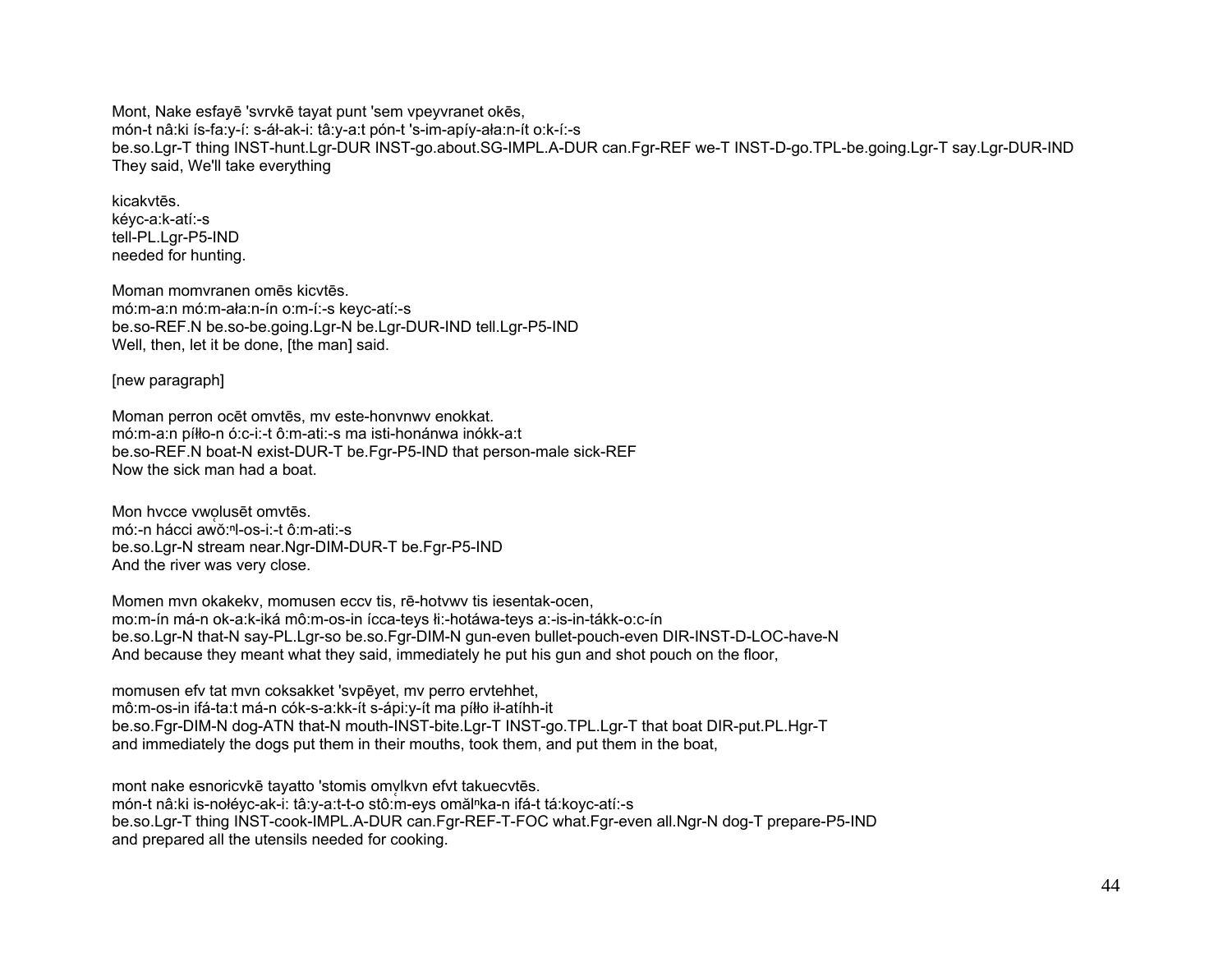Perron ervtehhet, mohmet epucasen hytym 'sypeyetyn kicakytēs. píłło-n ił-atíhh-it móhm-it ipocá: si-n hatâm 's-apiy-íta-n kéyc-a: k-atí:-s boat-N DIR-put.PL.Hgr-T be.so.Hgr-T 3P.master-N again INST-go.TPL-INF-N tell-PL.Lgr-P5-IND They put them in the boat, then they told their master they'd take him next.

[new paragraph]

Mont okakat. Cem etetakekys. món-t ok-a:k-â:t cim-ititá:k-ikas be.so.Lgr-T say-PL.Lgr-REF 2D-ready-let And they said, It's ready for you.

Vccetvn ohwakkvs, kicahken, acc-itá-n oh-wákk-as keyc-áhk-in wear-INF-N on-lie.SG-IMP tell.Lgr-PL.Hgr-N Lie on the quilt, they said to him,

momusen ohwakkytes. mô:m-os-in óh-wa:kk-atí:-s be.so.Fqr-DIM-N on-lie.SG.Lqr-P5-IND and immediately he lay on it.

Mohmen efyt my vccety em vtēkēn em akkē viket, eskywahpet 'sypeyēpytēs. móhm-in ifá-t ma acc-itá im-ati:k-í:-n im-ákk-i: âlki-t is-kawáhp-it s-ápiy-i:p-atí:-s be.so.Hgr-N dog-T that wear-INF D-up.to-DUR-N D-bite-DUR each-T INST-raise.Hgr-T INST-go.TPL-SPN.Lgr-P5-IND Then with all of the dogs biting the edges of the guilt, they lifted it and carried him.

[new paragraph]

Mont perro ocat eresoricytes. món-t píłło ô:c-a:t ił-ís-ołeyc-atí:-s be.so.Lgr-T boat have.Fgr-REF DIR-INST-reach-P5-IND In this way they got to where the boat was.

Mont erohpikvkēpvtēs. món-t ił-oh-péyk-ak-i:p-atí:-s be.so.Lgr-T DIR-on-put.in.SG-PL-SPN.Lgr-P5-IND And they put him in.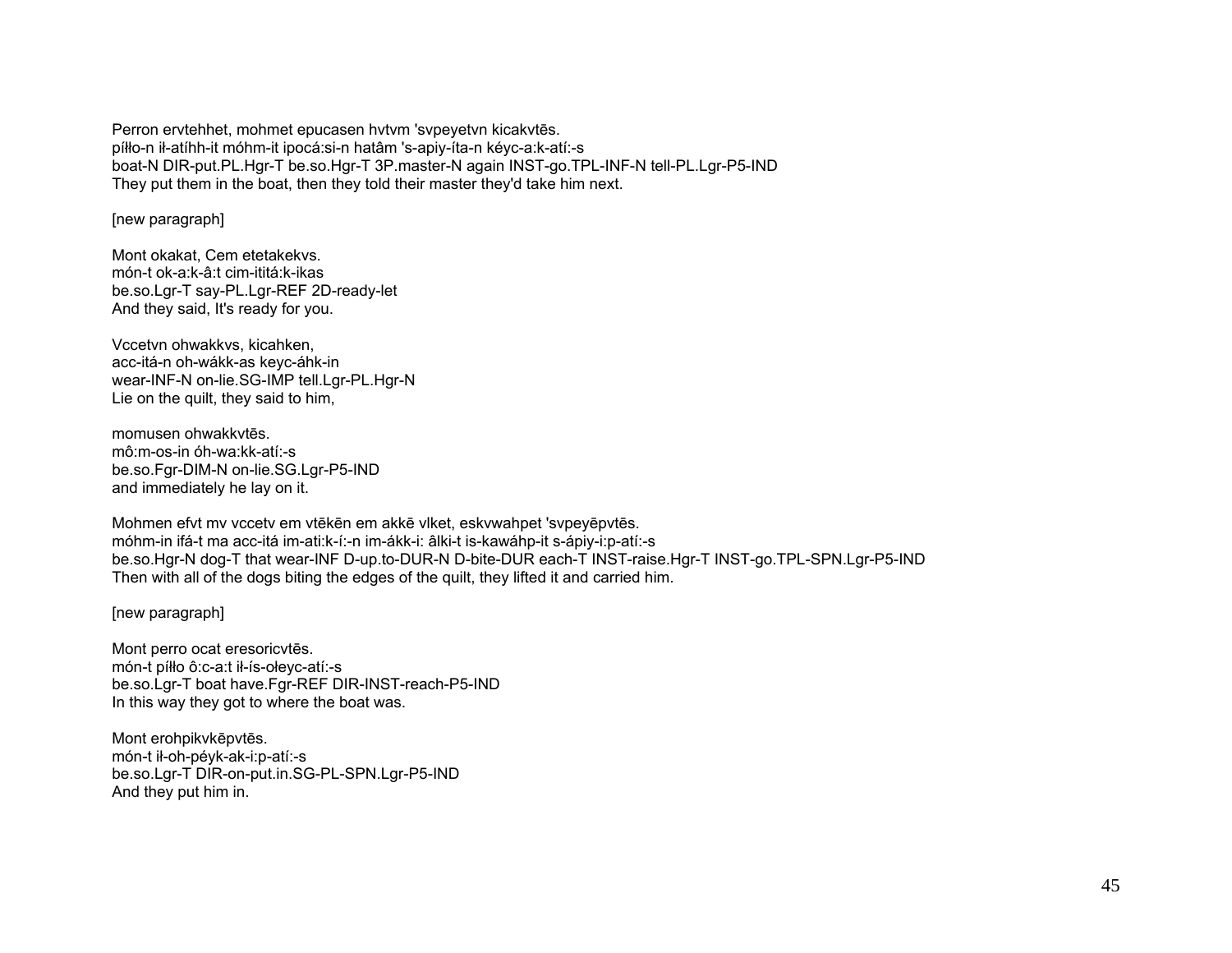Momusen ohwvkiken 'sak-vpēyvtēs. mô:m-os-in oh-wakêyk-in s-ákk-api:y-atí:-s be.so.Fgr-DIM-N on-lie.SG.Hgr-N INST-LOC-go.TPL.Lgr-P5-IND Immediately he lay down and they took off.

Mv este enokkat ohwakkusēt perro kafen 'svpēyvtēs. ma ísti inókk-a:t oh-wákk-os-i:-t píłło ka:f-ín s-ápi:y-atí:-s that person sick-REF on-lie.SG-DIM-DUR-T boat row.Lgr-N INST-go.TPL.Lgr-P5-IND The sick man rowed the boat while lying down as they took him.

[new paragraph]

Momen efv vcule-mahat mvt vpakvtēs. mo:m-ín ifá acol-i-má:h-a:t má-t apâ:k-ati:-s be.so.Lgr-N dog old-I-very-REF that-T be.with.Fgr-P5-IND Now the oldest dog was with him.

Momen erem ētv sulkēt onkv, mvt lvpvtkēn vpēyet, fayet vpēyvtēs. mo:m-ín ił-im-í:ta sólk-i:-t ôn-ka má-t lapátk-i:-n api:y-ít fa:y-ít api:y-atí:-s be.so.Lgr-N DIR-D-other many-DUR-T be.Fgr-so that-T in.woods-DUR-N go.TPL.Lgr-T hunt.Lgr-T go.TPL.Lgr-P5-IND And because there were many others, they hunted on shore as they went.

[new paragraph]

Mon mv lvpvtkē fayē vpēyat, ero tis, kono tis, nake hompvkē tayat vtēkat mó:-n ma lapátk-i: fa:y-í: api:y-â:t iłó-teys konó-teys nâ:ki hómp-ak-i: tâ:y-a:t atî:k-a:t be.so.Lgr-N that in.woods-DUR hunt.Lgr-DUR go.TPL.Lgr-REF squirrel-even skunk-even thing eat-IMPL.A-DUR can.Fgr-REF up.to.Fgr-REF Now those that were hunting on shore

elēcet resyicet ili:c-ít ł-ís-yeyc-ít kill.SG-T DIR-INST-come.TPL.Lgr-T killed squirrel, skunk, and anything that one could eat,

mv perron yem ohtēhet, sulkēn hayaken perro ervccayvtēs. ma píłło-n 'y-im-óh-ti:h-ít sólk-i:-n ha:y-â:k-in píłło ił-ácca:y-atí:-s that boat-N DIR-D-on-put.in.Lgr-T many-DUR-N make-PL.Fgr-N boat DIR-lean.Lgr-P5-IND and they would return and put them in the boat in such great quantities that he had to land the boat.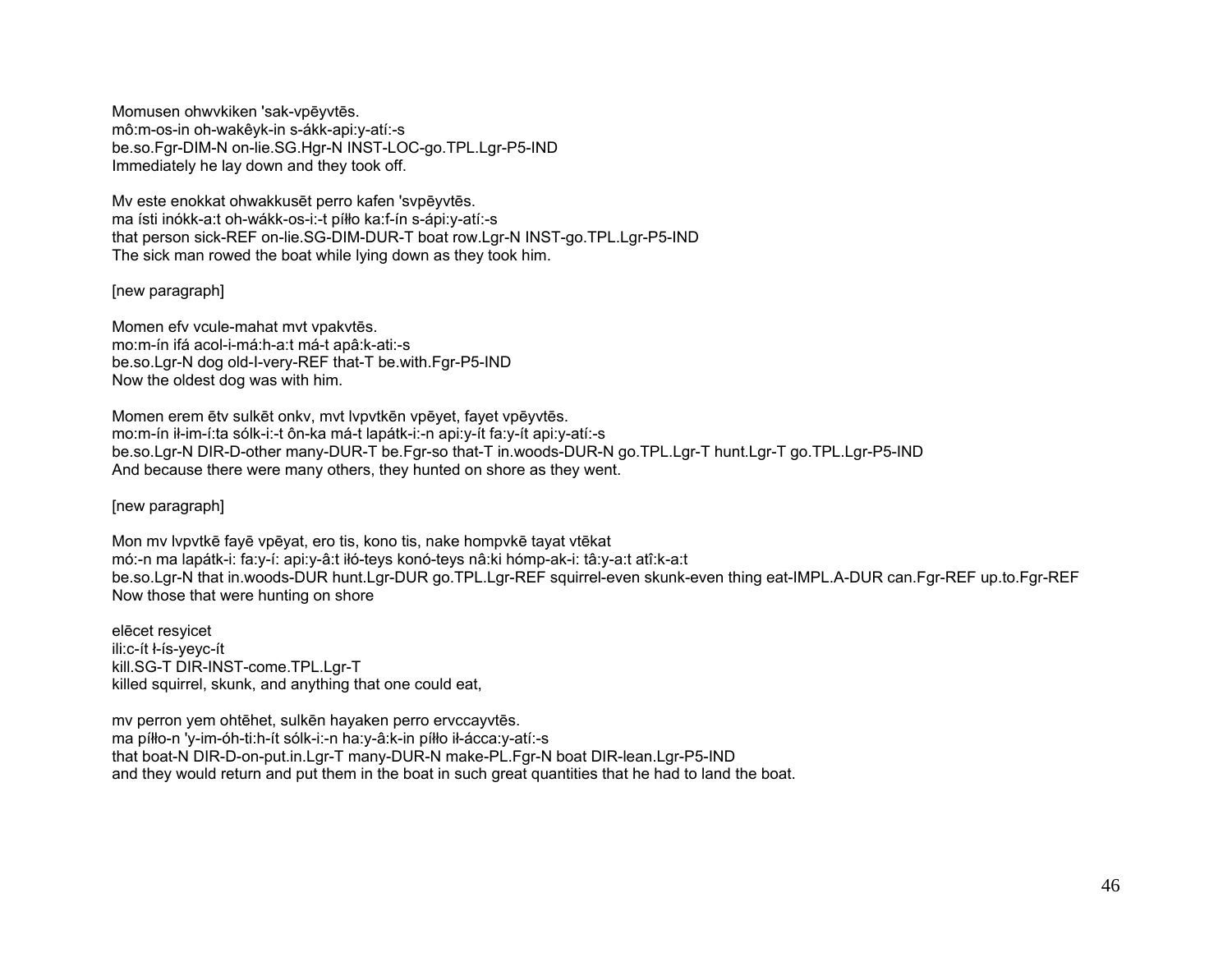Mont myn enokkuset omēpeky, ont omis lypytkē osset omis, mata món-t má-n inő:<sup>n</sup>kk-os-it om-i:p-iká ón-t o:m-êys lapátk-i: ô:ss-it o:m-êys ma-:tá: be.so.Lgr-T that-N sick.Ngr-DIM-T be-SPN.Lgr-so be.Lgr-T be.Lgr-even in.woods-DUR go.out.SG.Fgr-T be.Lgr-even that-same Even though he was sick, he went ashore

hvcce-vfopken wakken. hacci-afó:pk-in wâ:kk-in stream-edge-N lie.SG.Fgr-N and lay near the edge of the river.

efv ētvt eto hopovet sulkēn enhopovakvtēs. ifá í:ta-t itó hopo:y-ít sŏl<sup>n</sup>k-i:-n in-hopóy-a:k-atí:-s dog other-T tree seek.Lgr-T many.Ngr-DUR-N D-search-PL.Lgr-P5-IND and the other dogs searched for wood and gathered a great deal for him.

Momen myn 'tēcytēs. mo:m-ín má-n ti:c-atí:-s be.so.Lgr-N that-N light.Lgr-P5-IND With that he built a fire.

Vkecattuecky ocytet totky 'tecet omet, akica:ttóyc-ka ô:c-at-it tó:tka tî:c-it o:m-ít spark-GER have.Fgr-happen-T fire light.Fgr-T be.Lgr-T Having a flint, he lit the fire,

my efy fayakat tat momusen hysythicet, mont efyo hompicet, emeu hompet ma ifá fa:y-â:k-a:t-ta:t mô:m-os-in hasátheyc-ít món-t ifa-ó hómpeyc-ít í:mi-ó homp-ít that dog hunt-PL.Fgr-REF-ATN be.so.Fgr-DIM-N clean.PL-T be.so.Lgr-T dog-also feed.Lgr-T he/she-also eat.Lgr-T cleaned what the dogs had hunted, fed some to the dogs, and then ate some himself

taklikēpvtēs. tak-leyk-ĭ:<sup>n</sup>p-ati:-s LOC-sit.SG-SPN.Ngr-P5-IND and sat back.

[new paragraph]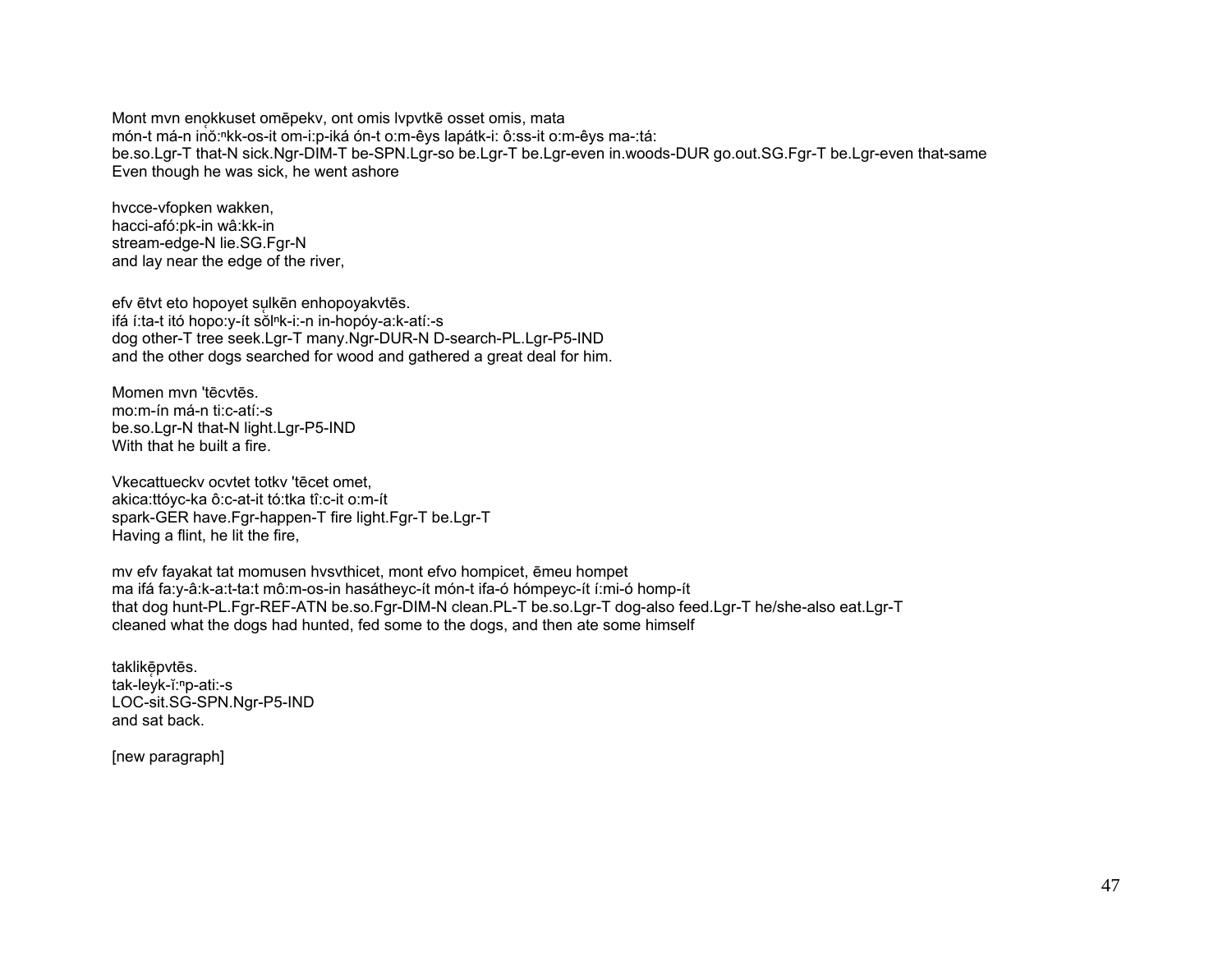Mont ohhvyvtiken, hvtvm vpēyvtēs. môn-t oh-hayatêyk-in hatâm api:y-atí:-s be.so.Fgr-T on-dawn.Fgr-N again go.TPL.Lgr-P5-IND Now the next day they moved on.

Mont omvtētok matvpomēn hvtvm vpēyat, hvtvm erfekhonnen, hvtvm matvpomē<sup>n</sup> món-t ô:m-ati:-t-o:k ma:tapó:m-i:-n hatâm api:y-â:t hatâm ił-fikhônn-in hatâm ma:tapó:m-i:-n be.so.Lgr-T be.Fgr-P5-T-say.L the.same.way-DUR-N again go.TPL.Lgr-REF again DIR-stop.Fgr-N again the.same.way-DUR-N Just as before they went, and he stopped again

mēcvtēs. mi:c-atí:-s do.Lgr-P5-IND and did the same thing each time.

Momēcet 'svpēyet fakv ēkvnv komat roricvtēs. momi:c-ít s-ápi:y-ít fá:-ka i:kaná kô:m-a:t ł-ółeyc-atí:-s do.Lgr-T INST-go.TPL.Lgr-T hunt-GER land want.Fgr-REF DIR-reach.Lgr-P5-IND They traveled in this way until they reached the desired hunting ground.

[new paragraph]

Mont ervpoken, mv este enokkē esfullvtē mv tis vrēpusē món-t ił-apô:k-in ma ísti inókk-i: ís-foll-atí: má-teys ał-i:p-os-í: be.so.Lgr-T DIR-sit.TPL.Fgr-N that person sick-DUR INST-go.about.TPL.Lgr-P5 that-even go.about.SG-SPN.Lgr-DIM-DUR

erenhakēpen, ił-in-ha:k-î:p-in DIR-D-become.Lgr-SPN.Fgr-N While staying there, the sick man they'd brought had begun to get around a little,

efv afvckvkē hēret fullen... ̜ ifá a:fack-ak-í: hĭ:ⁿł-it foll-ín dog happy-PL-DUR good.Ngr-T go.about.TPL.Lgr-N and the dogs were very happy...

Mv esteu nake elēcvt omvtētis omvtētok, momusen mv este tat eco tis ma ísti-ó nâ:ki ilí:c-a-t ô:m-ati:-teys o:m-atí:-t-o:k mô:m-os-in ma ísti-ta:t icó-teys that person-also thing kill.SG-NZR-T be.Lgr-P5-even be.Lgr-P5-T-say.L be.so.Fgr-DIM-N that person-ATN deer-even The man had once been a hunter,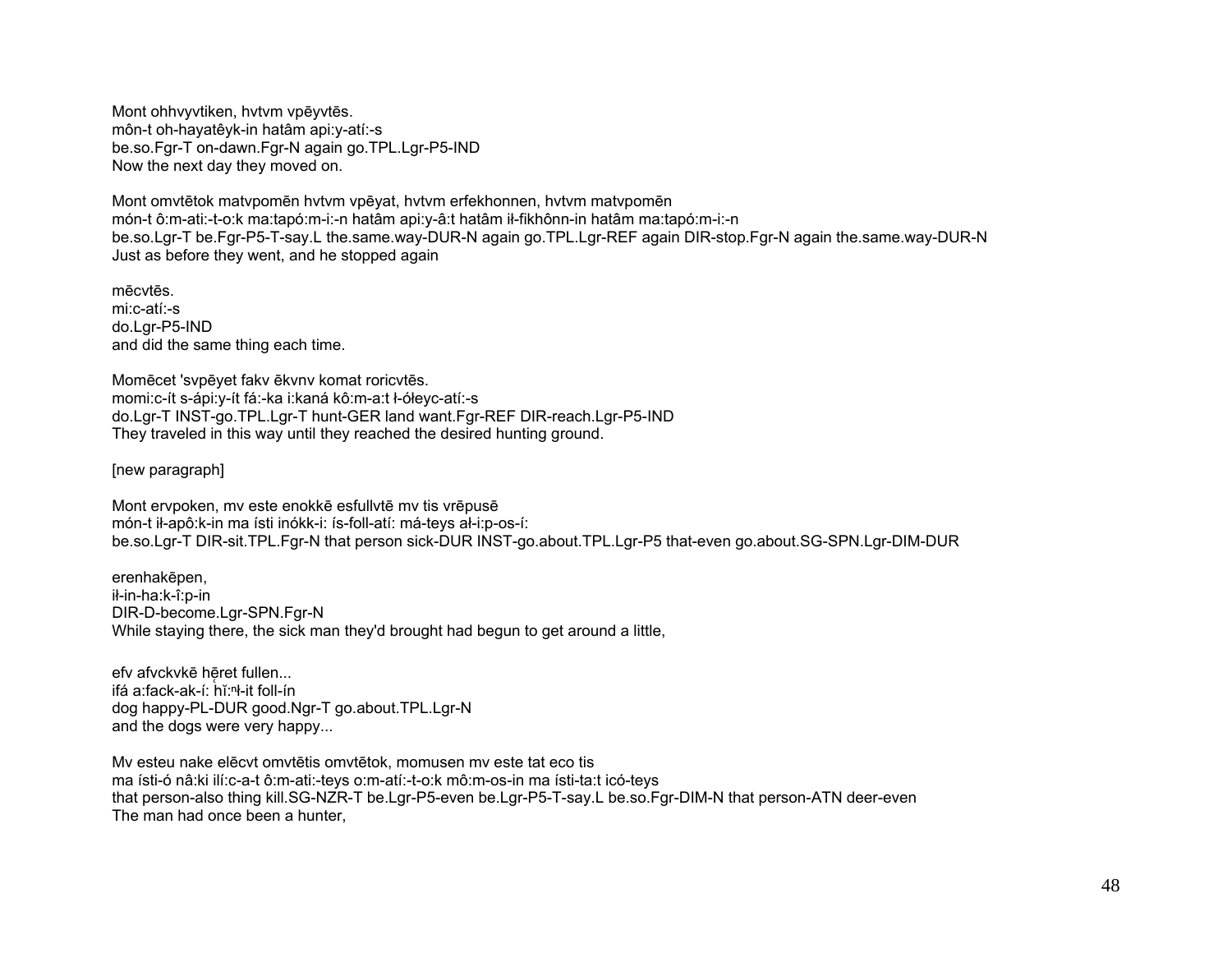elēcet omen... ili:c-ít o:m-ín kill.SG-T be.Lar-N and was ably killing deer...

Hytym my efv-ycule tat my este em onayet okat: hatâm ma ifa-acól-i-ta:t ma ísti im-óna:y-ít o:k-â:t again that dog-old-I-ATN that person D-tell.Lgr-T say.Lgr-REF Now the old dog told the man:

Nokosen entohkvranet omekv em ehake tayen omat myn em pohys, makaket os, nokósi-n in-tó:hk-ała:n-ít o:m-í:-ka im-ihá:k-i: tâ:y-in o:m-â:t má-n im-poh-ás má:k-a:k-ít ó:-s bear-N D-drive-be.going.Lgr-T be.Lgr-1pA-so D-wait-DUR can.Fgr-N be.Lgr-REF that-N D-hear-IMP say-PL.Lgr-T be.Lgr-IND [The young dogs] say, We're going to drive a bear,

kicet em onaven... kevc-ít im-óna: v-ín tell.Lgr-T D-tell.Lgr-N so ask if he can lie in wait!

Mv vtēkusat vrvyē tavuset omis os, kihcen... ma att:<sup>n</sup>k-os-a:t ał-áy-i: tă:<sup>n</sup>y-os-it o:m-êys ó:-s kéyhc-in that up.to.Ngr-DIM-REF go.about.SG-1sA-DUR can.Ngr-DIM-T be.Lgr-even be.Lgr-IND tell.Hgr-N Surely I can do that much, [the man] said...

Momusen efv tat vpeyepvtes. mô:m-os-in ifá-ta:t apíy-i:p-atí:-s be.so.Fgr-DIM-N dog-ATN go.TPL-SPN.Lgr-P5-IND Immediately the dogs left.

Mon my efv-ycule tat my epucase tat ypaken kaken, efv-mynettylke tat ypeyet ometat... mó:-n ma ifa-acól-i-ta:t ma ipocá:si-ta:t apâ:k-in kâ:k-in ifa-manitt-âlki-ta:t apî:y-ít ô:m-i:-ta:t be.so.Lgr-N that dog-old-I-ATN that 3P.master-ATN be.with.Fgr-N sit.DU.Fgr-N dog-young-GPL-ATN go.TPL.Fgr-T be.Fgr-DUR-T:be:REF The old dog and his master sat together, while the young dogs started out...

Efv tat saksakusat tut omen, momusen nokose tat hecvke heret omvcoks, ifá-ta:t saksă:<sup>n</sup>k-os-â:t-t-o-t o:m-ín mô:m-os-in nokósi-ta:t hic-ák-i: hǐ:n-it o:m-acók-s dog-ATN yelp.Lgr-DIM-REF-T-FOC-T be.Lgr-N be.so.Fgr-DIM-N bear-ATN see-IMPL.A-DUR good.Ngr-T be.Lgr-DED-IND The lively velping of the dogs surely means they've seen a bear,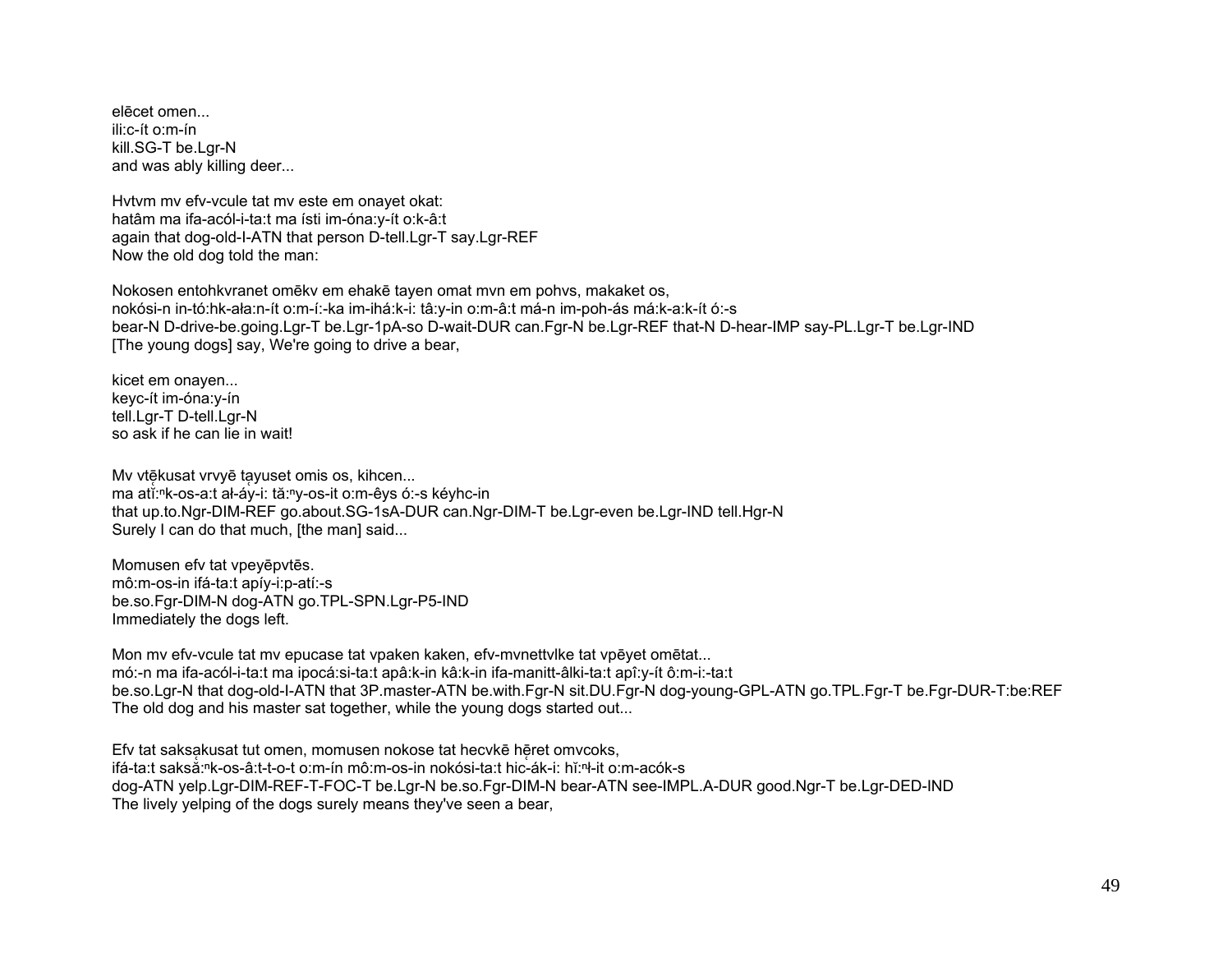maket my efv pucaset 'tepaket kaken... ma:k-ít ma ifá 'pocá:si-t 'ti-pâ:k-it kâ:k-in say.Lgr-T that dog master-T RCP-be.with.Fgr-T sit.DU.Fgr-N he said, and the dog and his master sat together and waited...

Ayen momusen yywolicet vyecicen, kaken... a:y-ín mô:m-os-in y-áwoleyc-ít ayí:ceyc-ín kâ:k-in go.SG.Lgr-N be.so.Fgr-DIM-N DIR-get.closer.Lgr-T send.Lgr-N sit.DU.Fgr-N Then after a while they came closer, and they waited...

Esfullet esyicat, nokose rakkē hēren esfullet ohkvtet ís-foll-ít ís-yeyc-â:t nokósi łákk-i: hǐ:<sup>n</sup>ł-in ís-foll-ít óhk-at-it INST-go.about.TPL.Lgr-T INST-come.TPL.Lgr-REF bear big-DUR good.Ngr-N INST-go.about.TPL-T say.Hgr-happen-T As they came,

esvicet omen... ís-yeyc-ít o:m-ín INST-come.TPL.Lgr-T be.Lgr-N they saw they'd brought a great big bear...

Momusen elecvranet omen... mô:m-os-in ilí:c-ała:n-ít o:m-ín be.so.Fgr-DIM-N kill.SG-be.going.Lgr-T be.Lgr-N Then as he was about to kill it...

Hytec. Mucy hytym estomosis ayuse monket maken, 'sypeyet este-hypo hatí: c mocá hatâm istô: m-os-eys a: y-os-í: mônk-it ma: k-ín s-ápi: y-ít isti-hapó: wait this time again be how much Fgr-DIM-even go.SG.Lgr-DIM-DUR still Fgr-T say.Lgr-N INST-go.TPL.Lgr-T person-camp Wait. Wait a little longer,

resywolicen... 'ł-is-áwoleyc-ín DIR-INST-get.closer.Lgr-N [the old dog] said as they neared the camp...

Tokys! Elēcynos! kicahken, em elēcytēs. tókas ilí:c-anó:s keyc-áhk-in im-íli:c-atí:-s now kill.SG-IMP tell.Lgr-PL.Hgr-N D-kill.SG.Lgr-P5-IND Now! Kill him! they said, and he killed it for them.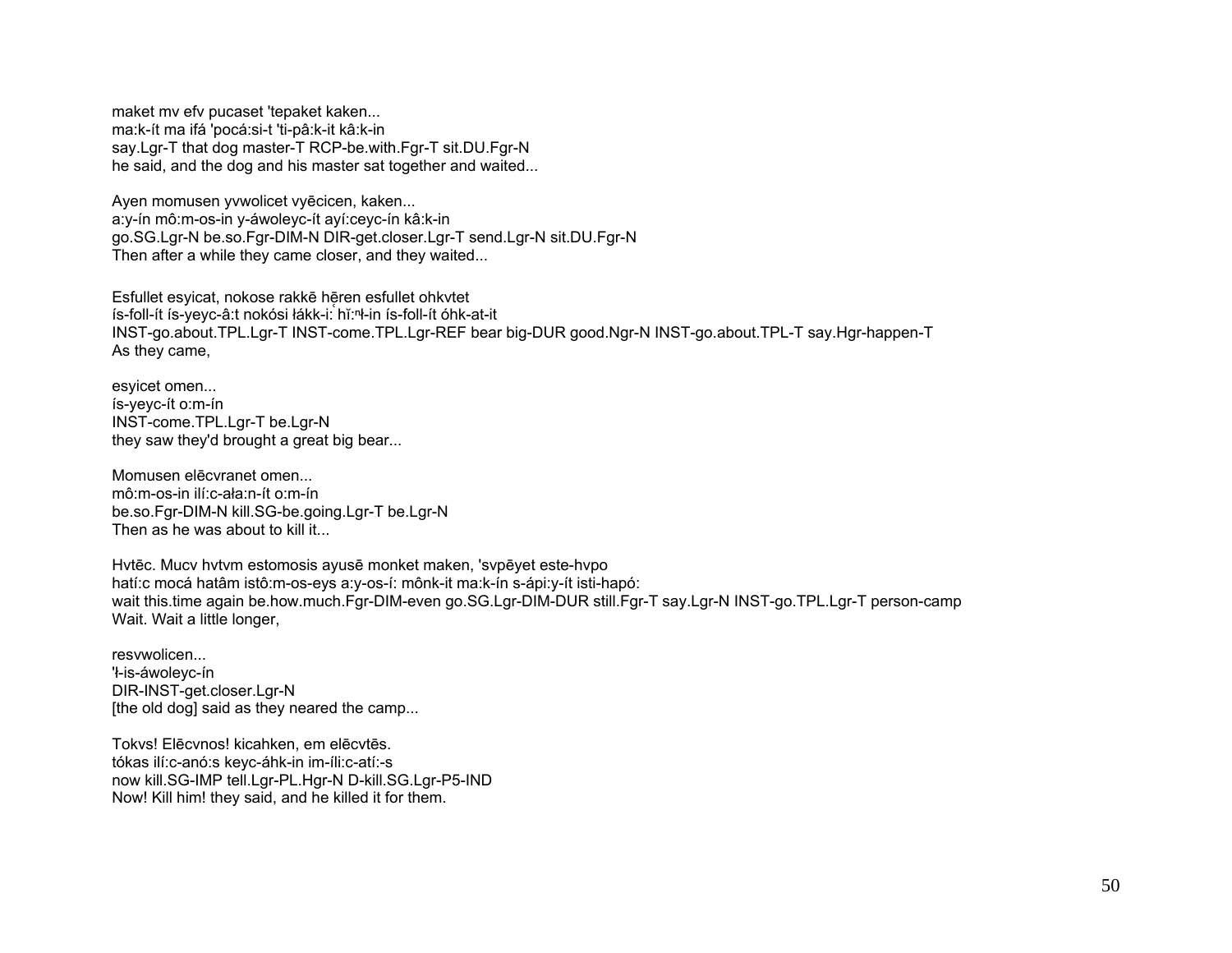Momen mvn tayē hēren hompakvtēs. mo:m-ín má-n tâ:y-i: hǐ:n-in hómp-a:k-atí:-s be.so.Lgr-N that-N much.Ngr-DUR very.Ngr-N eat-PL.Lgr-P5-IND And they ate a great deal.

[new paragraph]

Mont tak-vpoken, món-t takk-apô:k-in be.so.Lgr-T LOC-sit.TPL.Fgr-N Now as they were sitting around,

efv tat epucasen em punayet okat, ifá-ta:t ipocá:si-n ím-pona:y-ít o:k-â:t dog-ATN 3P.master-N D-talk.Lgr-T say.Lgr-REF the dog told his master.

Cehiwy tat hiyomat este-honynwy heckuecet cypof-cukon eslumhet omhos. ci-hévwa-ta:t hevvô:m-a:t isti-honánwa hickôvc-it 'capo:f-cokó-n is-lômh-it ómhó:-s 2P-wife-ATN be.like.this.Fgr-REF person-male find.Fgr-T field-house-N INST-lie.TPL.Fgr-T be.IMPL.Lgr-IND Your wife has found a man and they are lying in the field house.

Monky, Vhaky vfystykes, kont maken omat, vfysteye tayet omes, makaket môn-ka ahá:ka afást-ak-i:-s kôn-t ma:k-ín o:m-â:t afást-iy-i: tâ:y-it o:m-í:-s má:k-a:k-ít be.so.Fgr-so law apply-IMPL.A-DUR-IND think.Fgr-T say.Lgr-N be.Lgr-REF apply-1pA-DUR can.Fgr-T be.Lgr-1pA-IND say-PL.Lgr-T The young dogs are saying, If he says to apply the law,

onky. on-ká be.Lgr-so we will carry it out,

estos kontsken okaken omat, kicen... istô:-s kôn-ck-in ok-a:k-ín o:m-â:t kevc-ín be.how.Fgr-IND think.Fgr-2sA-N say-PL.Lgr-N be.Lgr-REF tell.Lgr-N so whatever you think of what they're saying, [we'll do, the dog] said...

Estos kont okaken omat mēcvkyranat tylkēs, kihcet, em ykysamytēs, istô:-s kôn-t ok-a:k-ín o:m-â:t mi:c-ak-áła:n-â:t tâlk-i:-s kéyhc-it im-ákasa:m-atí:-s be.how.Fgr-IND think.Fgr-T say-PL.Lgr-N be.Lgr-REF do.Lgr-PL-INCIP.Lgr-REF only-DUR-IND tell.Hgr-T D-agree.Lgr-P5-IND Whatever they think, they should do it, [the man] agreed.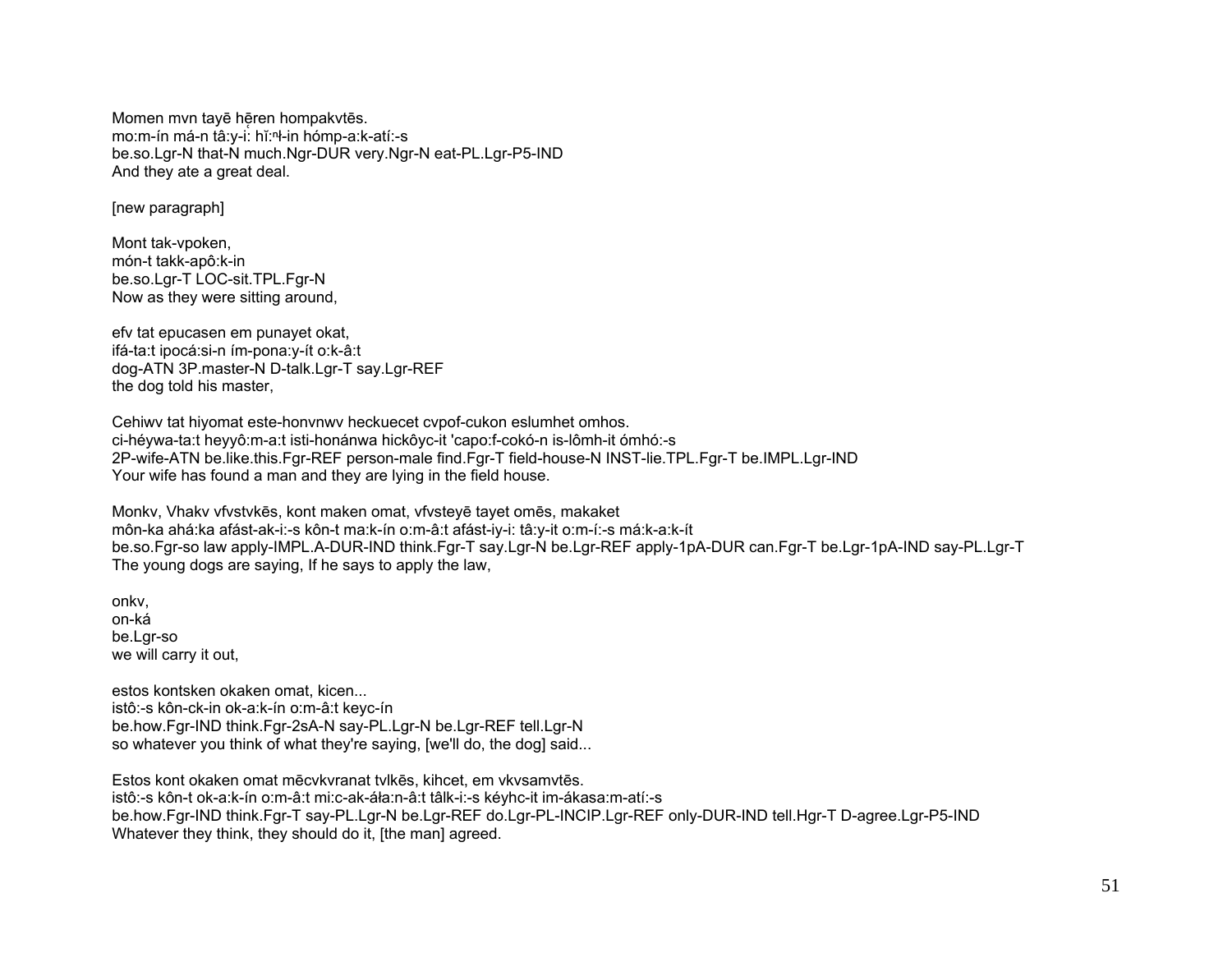[new paragraph]

Mohmen mv efv-mvnettvlke tat momusen em etetahket momusen móhm-in ma ifa-manitt-âlki-ta:t mô:m-os-in im-ititáhk-it mô:m-os-in be.so.Hgr-N that dog-young-GPL-ATN be.so.Fgr-DIM-N D-get.ready.Hgr-T be.so.Fgr-DIM-N Then the young dogs immediately got ready

vpēyvtēs. api:y-atí:-s go.TPL.Lgr-P5-IND and started out.

Mont hvt-vpēyat tat pohkv hēren wohokakat pohkv hēren wohoket... món-t hat-api:y-â:t-ta:t póh-ka hĭ:ⁿł-in wohó:k-a:k-â:t póh-ka hĭ:ⁿł-in woho:k-ít be.so.Lgr-T just-go.TPL.Lgr-REF-ATN hear-GER good.Ngr-N howl-PL.Lgr-REF hear-GER good.Ngr-N howl.Lgr-T And as they started out, the howling was loud and clear, the howling was very clear...

Hvtvm wohokat estomuset pohken erwohokaket... hatâm woho:k-â:t istô:m-os-it pô:hk-in ił-wohó:k-a:k-ít again howl.Lgr-REF be.how.much.Fgr-DIM-T audible.Fgr-N DIR-howl-PL.Lgr-T Now the howling was becoming distant...

Hvtvm kohmē erwohokakat pohkē orosekon erwohokat sumecēpvtē... hatâm kóhm-i: ił-wohó:k-a:k-â:t pohk-í: oł-ós-iko-:-n íł-woho:k-â:t somic-î:p-ati: again think.Hgr-DUR DIR-howl-PL.Lgr-REF audible-DUR reach-DIM-not-DUR-N DIR-howl.Lgr-REF lose.SG-SPN.Fgr-P5 Again as they howled it was very faint until they were heard no more...

Hvtvm hvyvtkvranes komvkē haken hatâm hayátk-ała:n-í-s kô:m-ak-i: ha:k-ín dawn-be.going.Lgr-I-IND think.Fgr-IMPL.A-DUR become.Lgr-N Then just about daybreak,

hvtvm estomuset pohken wohokaket omen... hatâm istô:m-os-it pô:hk-in wohó:k-a:k-ít o:m-ín again be.how.much.Fgr-DIM-T audible.Fgr-N howl-PL.Lgr-T be.Lgr-N the howling could be heard faintly in the distance...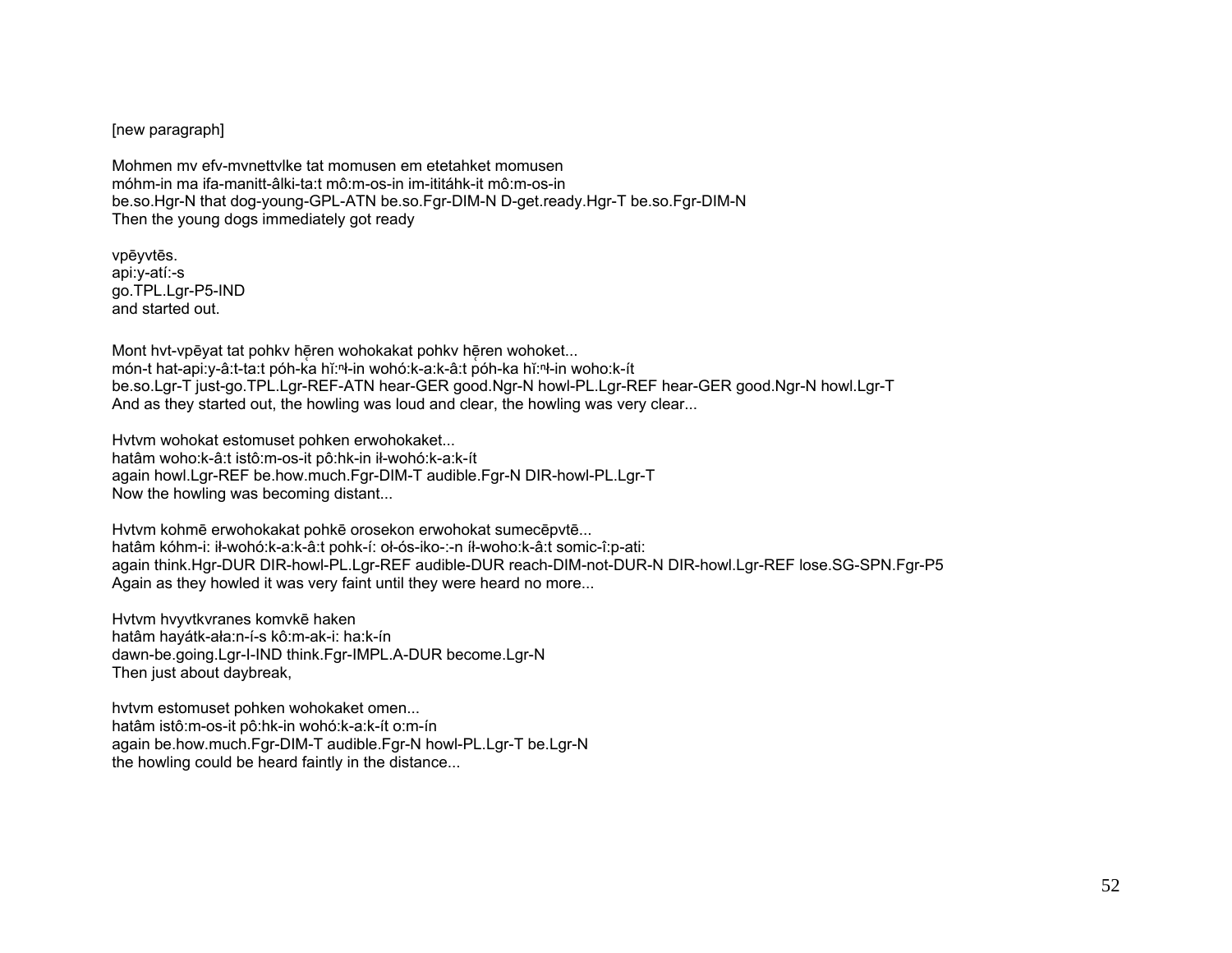Momusen erawē hērvcokis os, maket mv efv-vcule tat totkv pvlhvmken mô:m-os-in ił-a:w-í: hĭ:ⁿł-acók-eys ó:-s ma:k-ít ma ifa-acól-i-ta:t tó:tka palhámk-in be.so.Fgr-DIM-N DIR-come.TPL.Lgr-DUR good.Ngr-DED-even be.Lgr-IND say.Lgr-T that dog-old-I-ATN fire one.side-N Now they're coming back, the old dog said, lying on the other side of the fire as they waited...

atakwakken... Takkaken ayen hvtvm wohokakat pohkvn hēren hvtvm wohokaken... a:-tak-wâ:kk-in tak-kâ:k-in a:y-ín hatâm wohó:k-a:k-â:t póh-ka-n hĭ:ⁿł-in hatâm wohó:k-a:k-ín DIR-LOC-lie.SG.Fgr-N LOC-sit.DU.Fgr-N go.SG.Lgr-N again howl-PL.Lgr-REF hear-GER-N good.Ngr-N again howl-PL.Lgr-N After a while the howling could be heard again loud and clear, as they howled...

Mucv tat yicē hērvcokis os, maken, takkaken eryicvtēs. mocá-ta:t yeyc-í: hĭ:ⁿł-acok-eys ó:-s ma:k-ín tak-kâ:k-in íł-yeyc-atí:-s this.time-ATN arrive-DUR good.Ngr-DED-even be.Lgr-IND say.Lgr-N LOC-sit.DU.Fgr-N DIR-come.TPL.Lgr-P5-IND Surely they're almost here, he said as they sat, and they arrived back.

Mont ervicat, Cukhyce tat caty-vlhēkuset ervicyntys, món-t íł-yeyc-â:t cok-hací-ta:t ca:ta-alhĭ:<sup>n</sup>k-os-it íł-yeyc-ánta-s be.so.Lgr-T DIR-come.TPL.Lgr-REF mouth-tail-ATN blood-covered.Ngr-DIM-T DIR-come.TPL.Lgr-P4-IND When they arrived, the corners of their mouths were covered with blood,

makesasvtēs, maket onahoyvntvs. ma:k-i-sâ:s-ati:-s ma:k-ít oná:ho:y-ánta-s say.Lgr-I-be.some.Fgr-P5-IND say.Lgr-T tell.IMPL.Lgr-P4-IND someone once said, they used to tell.

[new paragraph]

Mohmen okakat: móhm-in ok-a:k-â:t be.so.Hgr-N say-PL.Lgr-REF Then [the dogs] said:

Cvpof-cukon wakhokē̜pvten erorihcēt vhakv tat esvfasteyvnks, maket 'capo:f-cokó-n wakhok-ĭ:<sup>ⁿ</sup>p-at-in ił-ołéyhc-i:-t ahá:ka-ta:t is-afâ:st-iy-ánk-s ma:k-ít field-house-N lie.DU-SPN.Ngr-happen-N DIR-reach.Hgr-DUR-T law-ATN INST-apply.Fgr-1pA-P2-IND say.Lgr-T We arrived where they were lying together in the field house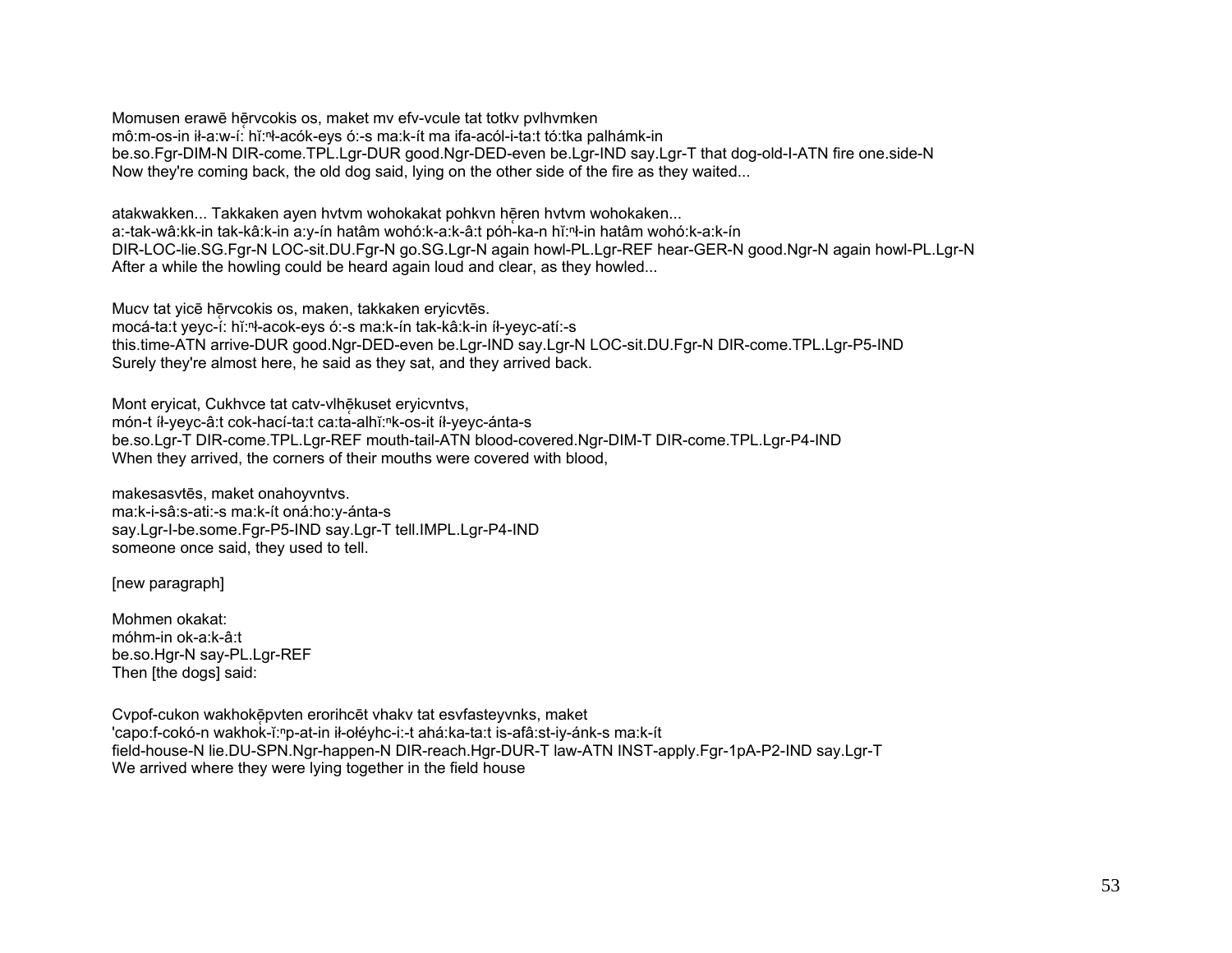eryicvtēs. íł-yeyc-atí:-s DIR-come.TPL.Lgr-P5-IND and administered the law.

Momen tak-vpoket omatet ervwepvranet omen, mo:m-ín takk-apô:k-it o:m-â:ti-t ił-aw-ip-áła:n-ít o:m-ín be.so.Lar-N LOC-sit.TPL.Far-T be.Lar-REF-T DIR-come.TPL-SPN-INCIP.Lar-T be.Lar-N Then they sat awhile and as they were about ready to leave for home.

efyt, okakat. Hivomē vefulecyranevat, esepovet, este hymket likēt ifá-t ok-a:k-â:t heyyô:m-i: 'yifolic-áła:n-iy-â:t is-ípo-:y-ít ísti hámk-it lêyk-i:-t dog-T say-PL.Lgr-REF be.like.this.Fgr-DUR go.back.TPL-INCIP.Lgr-1pA-REF INST-1pP-go.SG.Lgr-T person one-T sit.SG.Fgr-DUR-T

omen kerryket ont omet. o:m-ín kiłł-ak-í:-t ôn-t o:m-ít be.Lgr-N know-IMPL.A-DUR-T be.Fgr-T be.Lgr-T the dogs said: Now that we're going back, take us to where a man we know lives,

mv este encukon resepuretskvrēs kicakvtēs. ma ísti in-cokó-n 'ł-is-ipo-ł-íck-áłi:-s kévc-a:k-atí:-s that person D-house-N DIR-INST-1pP-go.about.SG-2sA-will-IND tell-PL.Lgr-P5-IND take us to the man's house.

[new paragraph]

Momen myn okakytētok, my cuko okakaten eresorytēs. mo:m-ín má-n ok-â:k-ati:-t-ó:k ma cokó ok-a:k-â:ti-n ił-ís-o:ł-atí:-s be.so.Lgr-N that-N say-PL.Fgr-P5-T-say.L that house say-PL.Lgr-REF-N DIR-INST-reach.Lgr-P5-IND And iust as they'd requested, he took them to that house.

Mont hyte my cuko resoreko monkof okat: món-t hatí ma cokó 'ł-is-oł-íko-: mônk-o:f o:k-â:t be.so.Lgr-T just that house DIR-INST-reach-not-DUR still.Fgr-when say.Lgr-REF And just before they reached the house, [the dog] said:

My cuko roricen omat, my cuko vpokat cen nak onayet okakat, ma cokó ł-ółeyc-í:-n o:m-â:t ma cokó apô:k-a:t cin- nâ:k ona:y-ít ok-a:k-â:t that house DIR-reach.Lgr-1pA-N be.Lgr-REF that house sit.TPL.Fgr-REF 2D- thing tell.Lgr-T say-PL.Lgr-REF When we get to that house, those living in the house will tell you,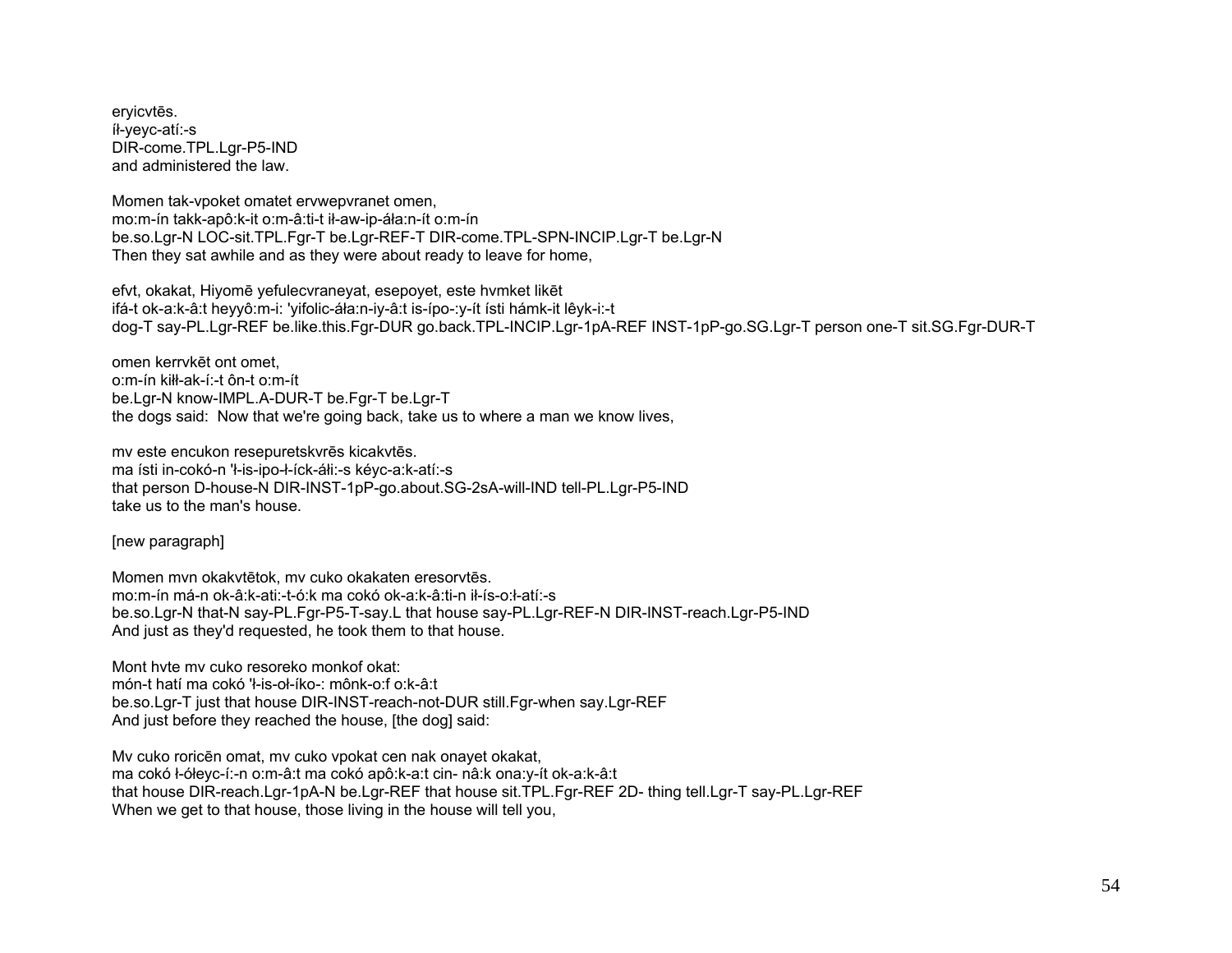Hoktē licetskynkē tat em ykerricky kucoknusēt omytet este-honynwy enheckēt liket hoktí: leyc-íck-ank-í:-ta:t im-akiłłéyc-ka kocŏ:<sup>n</sup>kn-os-i:-t ô:m-at-it isti-honánwa in-híck-i:-t lêyk-it woman set.SG-2sA-P2-DUR-ATN D-think.about-GER short.Ngr-DIM-DUR-T be.Fgr-happen-T person-male D-appear-DUR-T sit.SG.Fgr-T We heard it said that the woman you kept had a very short memory

os, mahoken pohykēt omētvnken... ó:-s má:ho:k-ín po:h-ak-í:-t o:m-í:-t-ank-ín be.Lgr-IND say.IMPL.Lgr-N hear.Lgr-IMPL.A-DUR-T be.Lgr-DUR-T-P2-N and that she found a man and is living with him...

Nerē-fullvt yvmahkuecēpvcokvnks, maket cem onahoyvrēs. nili:-fóll-a-t vama:hkoyc-î:p-acók-ank-s ma:k-ít cim- ona:hoy-áli:-s night-go.about.TPL-NZR-T do.away.with-SPN.Fgr-DED-P2-IND say.Lgr-T 2D tell.IMPL-will-IND The coyotes did away with her, they'll tell you.

Mahoken omēto 'stomis. má:ho:k-ín o:m-í:-t-o stô:m-eys say.IMPL.Lgr-N be.Lgr-DUR-T-FOC what.Fgr-even But when they say that.

Momēpvt tis, maketskan vtēkusvrēs, cvkicakvntvs, mo:m-î:p-at-teys ma:k-íck-a:n atĭ:nk-os-áłi:-s ca-kéyc-a:k-ánta-s be.so.Lgr-SPN.Fgr-happen-even say.Lgr-2sA-REF.N up.to.Ngr-DIM-will-IND 1sP-tell-PL.Lgr-P3-IND All you will answer will be, And so they did, they told me,

makesasytēs, mahokynts. ma:k-i-sâ:s-ati:-s má:ho:k-ánt-s say.Lgr-l-be.some.Fgr-P5-IND say.IMPL.Lgr-P4-IND someone once said, it was told.

[new paragraph]

Mon fullett ervicytes. mó:-n foll-ĭ:t-t íł-vevc-atí:-s be.so.Lgr-N go.about.TPL.Lgr-SPN.Ngr-T DIR-come.TPL.Lgr-P5-IND They finally returned.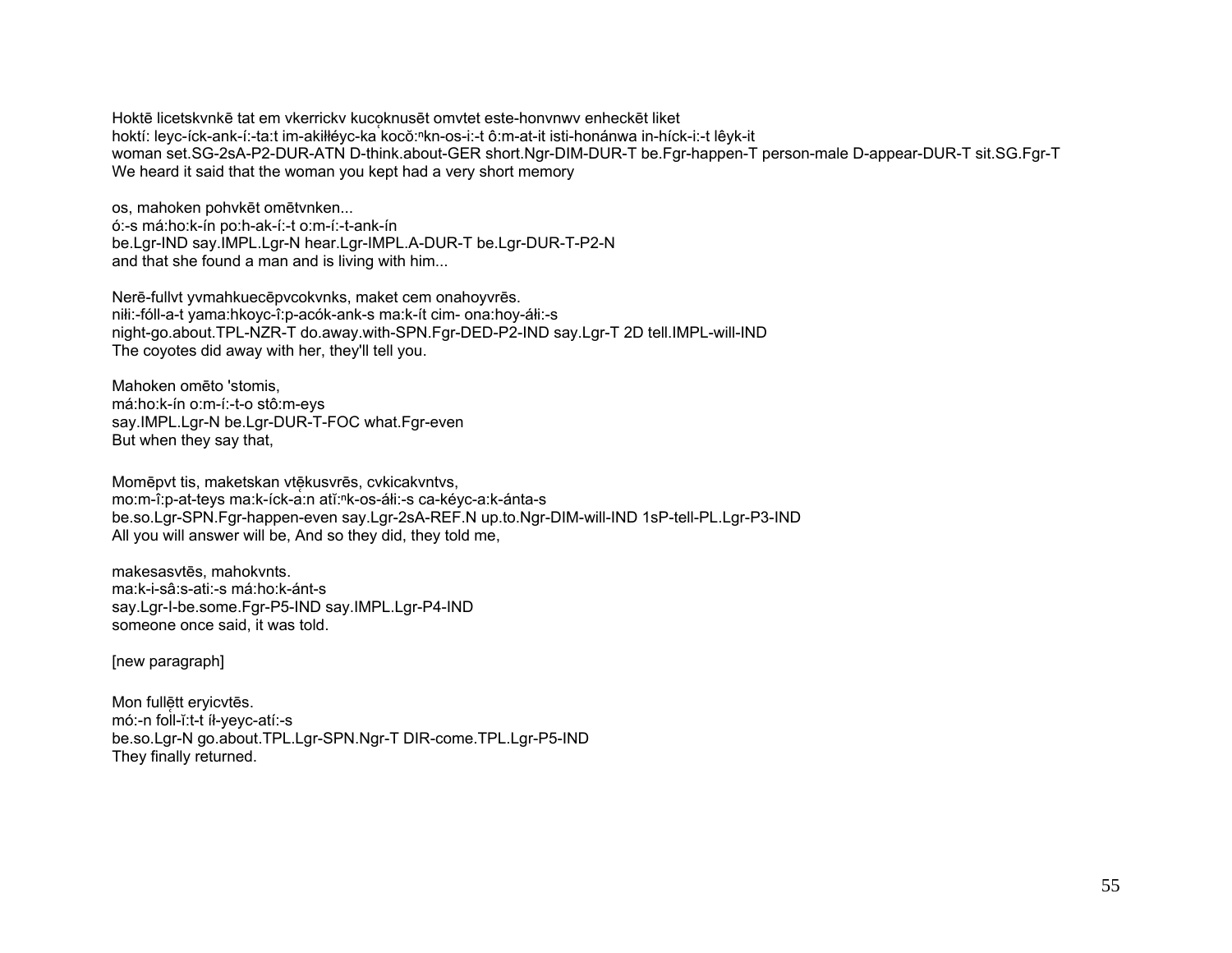Momen mvn okakvtētok, mv efv nake makē em onvyakvtē mahusan mo:m-ín má-n ok-â:k-ati:-t-o:k ma ifá nâ:ki ma:k-í: im-onay-â:k-ati: mă:<sup>ⁿ</sup>h-os-a:n be.so.Lgr-N that-N say-PL.Fgr-P5-T-say.L that dog thing say.Lgr-DUR D-tell-PL.Fgr-P5 very.Ngr-DIM-REF.N And as they had said,

momvtēs. mo:m-atí:-s be.so.Lgr-P5-IND it happened just as the dog had said.

Momen hvtvm okakat, mo:m-ín hatâm ok-a:k-â:t be.so.Lgr-N again say-PL.Lgr-REF And now they said,

Hompety cenhopohoyat oketskat, Efv mit vm elvwakusen 'sarit omis, homp-itá cin-hopóho:y-â:t o:k-íck-a:t ifá mêy-t am-ilaw-ă:<sup>ⁿ</sup>k-os-in s-a:ł-éy-t o:m-éy-s eat-INF 2D-seek.IMPL.Lgr-REF say.Lgr-2sA-REF dog rather-T 1sD-hungry-PL.Ngr-DIM-N INST-go.about.SG.Lgr-1sA-T be.Lgr-1sA-IND When they're preparing food for you,

maketskvrēs. ma:k-íck-áłi:-s say.Lgr-2sA-will-IND you will say, I have very hungry dogs with me.

Mont Efv mit homp[vk]ekvs, mahket cvtvhakvn vtēwv facken iescenwvkechoyvrēs. môn-t ifá mêy-t homp-ak-íkas máhk-it catahá:ka-n atí:wa fâ:ck-in a:-is-cin-wakichoy-áłi:-s be.so.Fgr-T dog rather-T eat-let speak.Hgr-T blue.bread-N winnowing.basket full.Fgr-N DIR-INST-2D-lay.SG.IMPL-will-IND And say, Let the dog[s] eat first, and they will place a winnowing-basket full of blue bread before you.

[new paragraph]

Momof. Efy mit hompykekys mahket iespum wykehcetsken puntat hompeyyres. mo:m-ô:f ifá mêy-t homp-ak-íkas máhk-it a:-is-pom-wakíhc-íck-in pon-tă:<sup>ⁿ</sup>-t hómp-iy-áłi:-s be.so.Lgr-when dog rather-T eat-PL-let speak.Hgr-T DIR-INST-1pD-lay.SG.Hgr-2sA-N we-first-T eat-1pA-will-IND When that happens, say, Let the dogs eat first, and place it before us, and we will eat.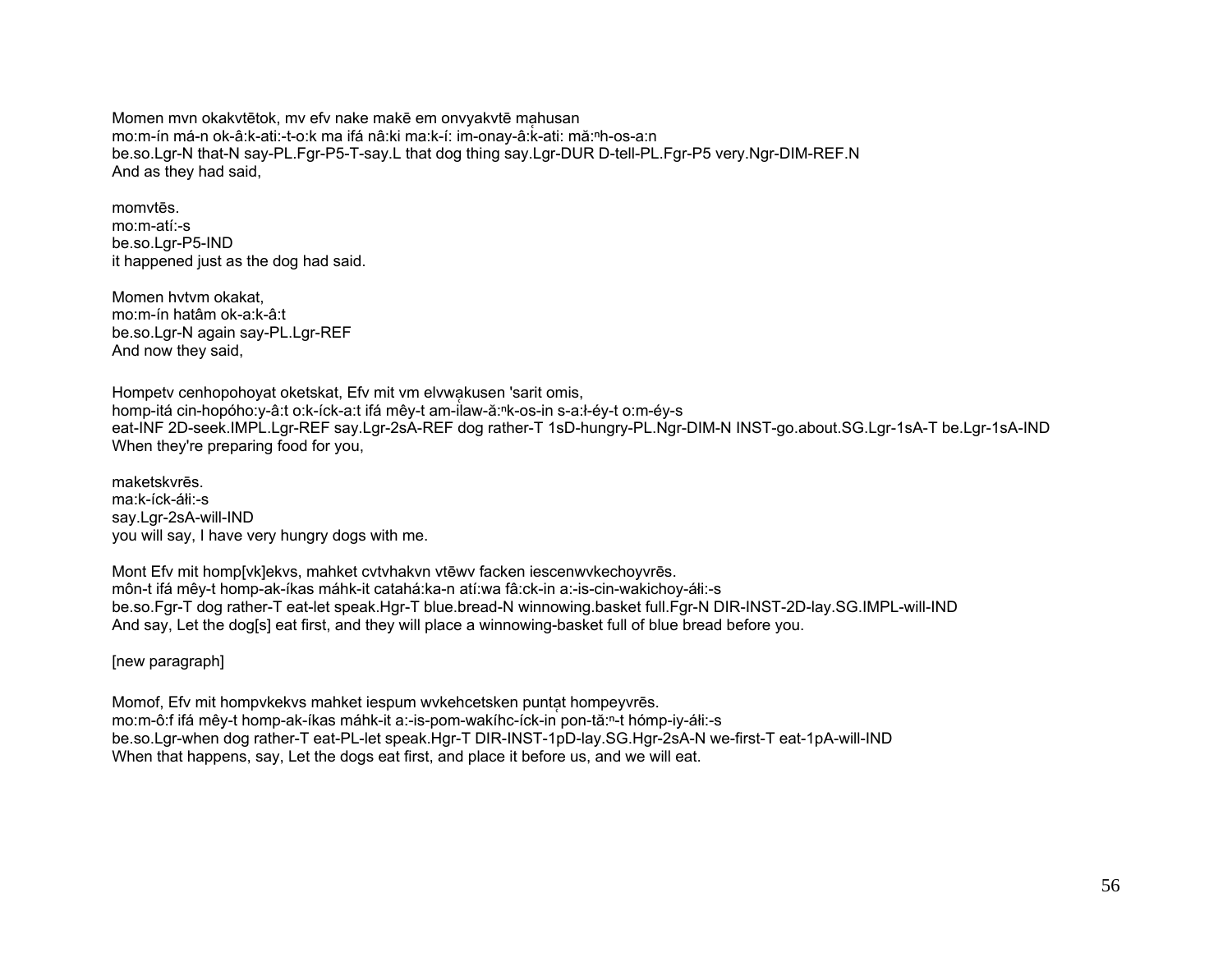Momof yopvn hompepetskvrēs. mo:m-ô:f yópa-n homp-ip-íck-áłi:-s be.so.Lgr-when back-N eat-SPN-2sA-will-IND When that happens, you will eat last.

[new paragraph]

Momen cennak onvyaket okat, mo:m-ín cin-nâ:k onáy-a:k-ít o:k-â:t be.so.Lgr-N 2D-thing tell-PL.Lgr-T say.Lgr-REF And they will tell you things, saying,

Hoktē tat honvnwv heckuecēt omvnken, nerē-fullvt yvmahkuecētt omvcokvnks, makaket, hoktí:-ta:t honánwa hickóyc-i:-t ô:m-ank-in niłi:-fóll-a-t yama:hkoyc-î:t-t ô:m-acók-ank-s má:k-a:k-ít woman-ATN male find-DUR-T be.Fgr-P2-N night-go.about.TPL-NZR-T do.away.with-SPN.Fgr-T be.Fgr-DED-P2-IND say-PL.Lgr-T The woman found a man, but coyotes did away with her, they said,

mont ēmeu hvkihhoket esfulleto 'stomis, món-t í:mi-ó hakéyhho:k-ít ís-foll-í:-t-o stô:m-eys be.so.Lgr-T he/she-also cry.PL.Lgr-T INST-go.about.TPL.Lgr-DUR-T-FOC what.Fgr-even and even though they go around crying,

Momvt tis maketskan vtēkusvrēs. mô:m-at-teys ma:k-íck-a:n atĭ:<sup>n</sup>k-os-áłi:-s be.so.Fgr-P5-even say.Lgr-2sA-REF.N up.to.Ngr-DIM-will-IND you must say only, And so they did.

Cvkicakvtē mv ma husan momvranen okvkēpvten, momvntvs, ̜ ca-kéyc-a:k-atí: mă:<sup>ⁿ</sup>h-os-a:n mă:<sup>ⁿ</sup>h-os-a:n mó:m-ała:n-ín ok-ak-î:p-a:ti-n mo:m-ánta-s 1sP-tell-PL.Lgr-P5 very.Ngr-DIM-REF.N very.Ngr-DIM-REF.N be.so-be.going.Lgr-N say-PL-SPN.Fgr-REF-N be.so.Lgr-P4-IND Exactly what [the dogs] told me would happen, happened,

makesasvtēs, mahokvnts. ma:k-i-sâ:s-ati:-s má:ho:k-ánt-s say.Lgr-I-be.some.Fgr-P5-IND say.IMPL.Lgr-P4-IND someone has said, it was said.

[new paragraph]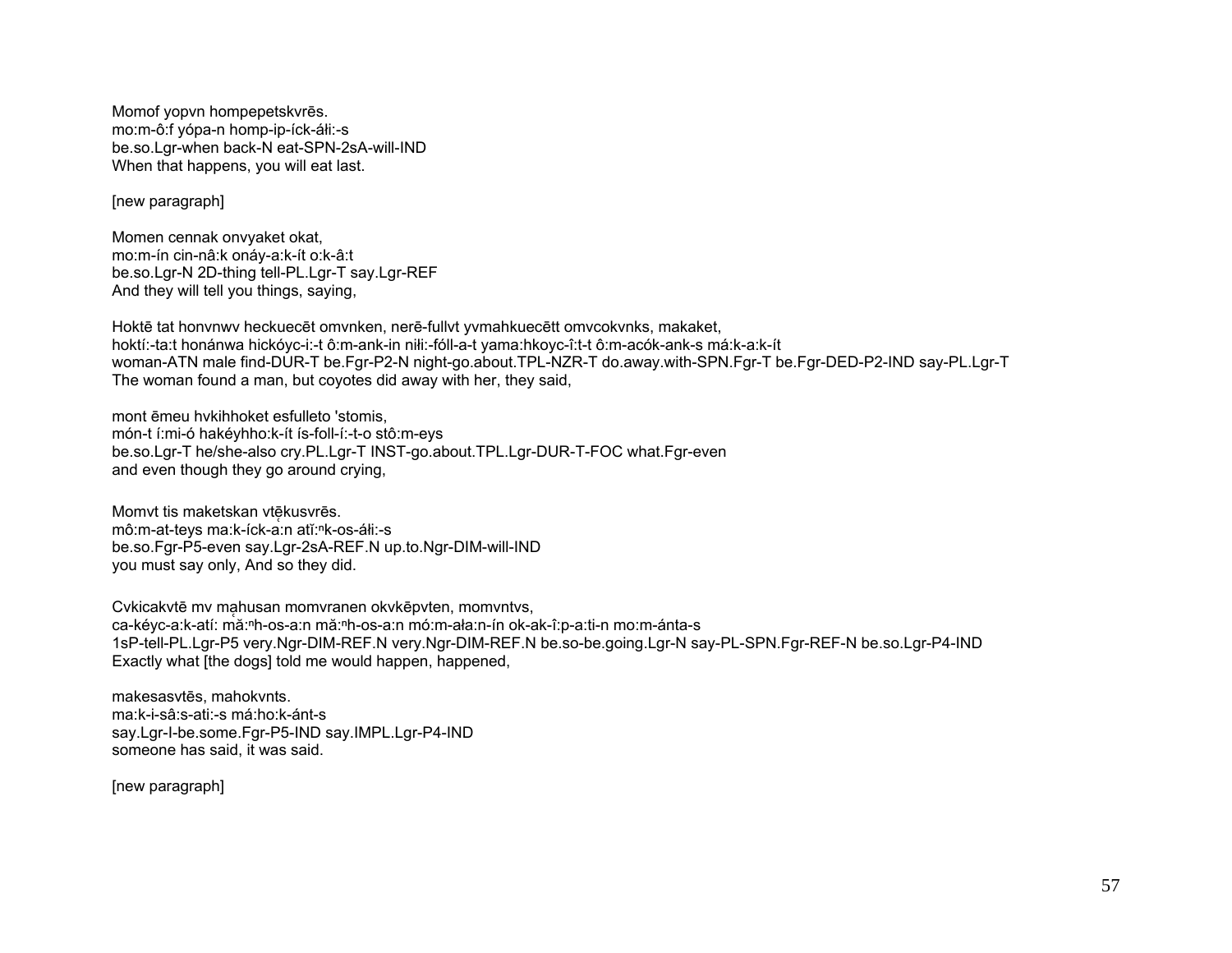Momen my cuko erorat, vyeko monket okat, mo:m-ín ma cokó ił-ô:ł-a:t ay-íko-: mônk-it o:k-â:t be.so.Lgr-N that house DIR-reach.Fgr-REF go.SG-not-DUR still.Fgr-T say.Lgr-REF And reaching that house, before he left, he said [to those living there],

Vsi hyccen perrot akwakkēs. asêy hácci-n píłło-t ak-wâ:kk-i:-s yonder stream-N boat-T PL-lie.SG.Fgr-DUR-IND There's a boat down on that river.

Myn ypeswy 'stomusat ocet ometok eracawet noricet hompepaks, kicen... má-n apíswa stô:m-os-a:t ó:c-i:-t ô:m-i:-t-ó:k ił-á:-ca:w-ít nołeyc-ít homp-ip-áks keyc-ín that-N meat what.Fgr-DIM-REF exist-DUR-T be.Fgr-DUR-T-say.L DIR-DIR-take.PL.Lgr-T cook.Lgr-T eat-SPN-PL.IMP tell.Lgr-N There's a little meat there. Go and get it, cook it, and eat it, he said...

Rahechoyan vpeswy estomēt komykat, myn perro facket 'sakwakken oken, ł-a:-hícho:y-â:n apíswa istŏ:<sup>n</sup>m-i:-t kô:m-ak-a:t má-n píłło fâ:ck-it s-ak-wâ:kk-in o:k-ín DIR-DIR-see.IMPL.Lgr-REF.N meat be.how.much.Ngr-DUR-T want.Fgr-IMPL.A-REF that-N boat full.Fgr-T INST-LOC-lie.SG.Fgr-N say.Lgr-N When they went to look, the boat lay there full of every imaginable kind of meat.

vpeswy tat rehcahwet, noricet, hompet vpohoken oman... apíswa-ta:t łih-cáhw-it nołeyc-ít homp-ít apo:hô:k-in o:m-â:n meat-ATN DIR-take.PL.Hgr-T cook.Lgr-T eat.Lgr-T sit.TPL.IMPL.Fgr-N be.Lgr-REF.N and they got the meat, cooked it, and sat eating it...

Efyt my cuko este ypokat hoktē-mynette hymken lihocēt oman, my efy my este ēyvpyyē ifá-t ma cokó ísti apô:k-a:t hokti:-manítt-i hámk-in leyhoc-í:-t ô:m-a:n ma ifá ma ísti i:y-apáy-i: dog-T [?] that house person sit.TPL.Fgr-REF woman-young-I one-N set.SG.IMPL-DUR-T be.Fgr-REF.N that dog that person RFL-add-DUR There was a young girl who lived in the home,

'sarvtē, my hoktē mynettan, efyt em ahkopanet esfullet omen... s-a:ł-atí: ma hokti: manítt-a:n ifá-t im-áhkopa:n-ít ís-foll-ít o:m-ín INST-go.about.SG.Lgr-P5 that woman young-REF.N dog-T D-play.Lgr-T INST-go.about.TPL.Lgr-T be.Lgr-N and the dogs that the man had with him began playing with the young girl...

My hoktet okat. ma hoktí:-t o:k-â:t that woman-T sav.Lgr-REF The girl said to them.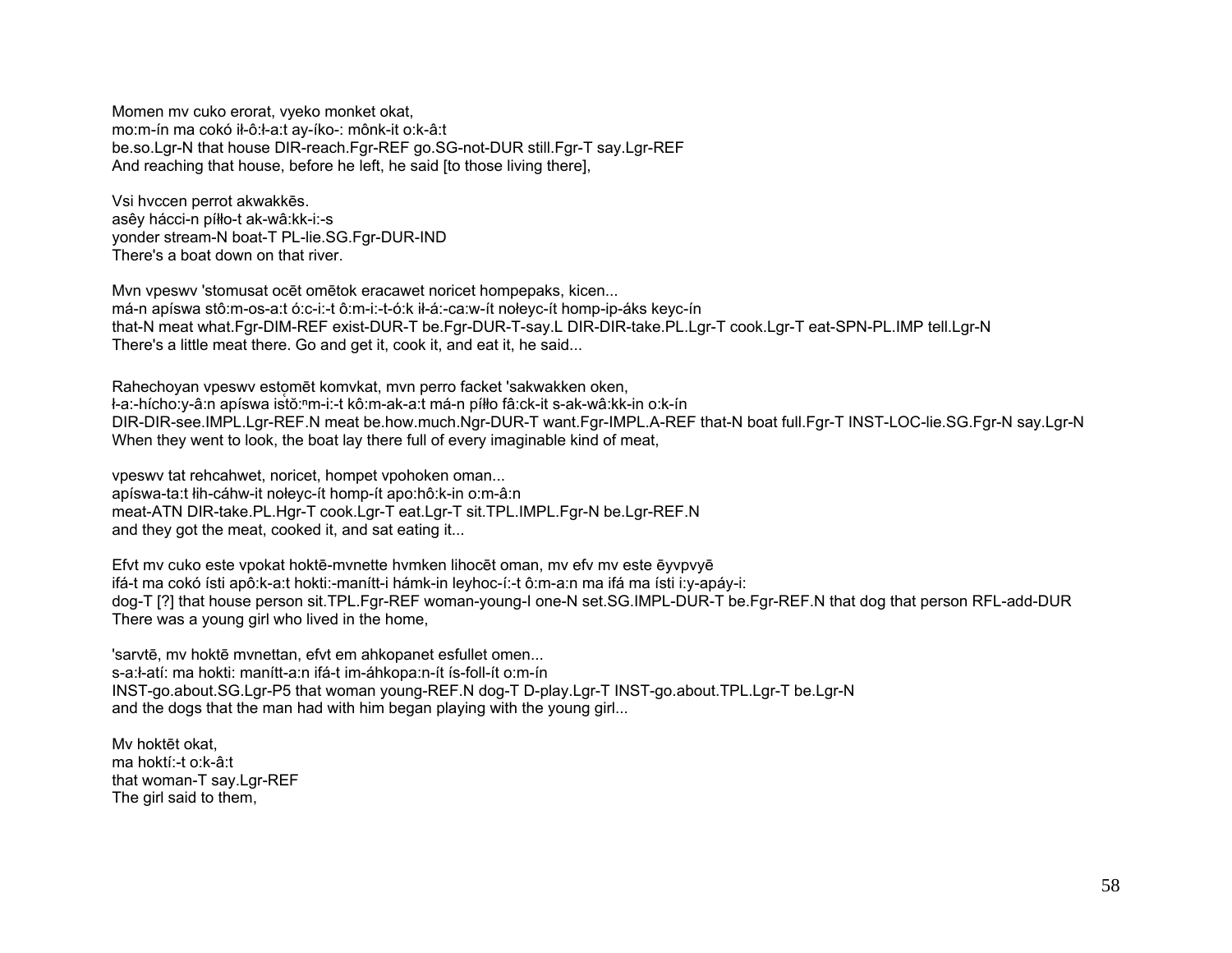Mome hayekot vpeswy tis resawet vsi vce-hute tis yytehetyts, kican... mo:m-í: há:y-iko-t apíswa-teys ł-ís-a:w-ít asêy aci-hotí-teys 'y-atih-íta-ts keyc-â:n be.so.Lgr-DUR do-not-T meat-even DIR-INST-come.TPL.Lgr-T vonder corn-container-even DIR-put.in.PL-INF-T.be.IND tell.Lgr-REF.N Instead of playing around, you ought to bring the meat and put it in the corncrib...

Momusen my mome kihocan vtekusen my efy tat pefatket, momusen mô:m-os-in ma mó:m-i: kéyho:c-â:n atĭ:<sup>n</sup>k-os-in ma ifá-ta:t pifa:tk-ít mô:m-os-in be.so.Fgr-DIM-N that be.so-DUR say.IMPL.Lgr-REF.N up.to.Ngr-DIM-N that dog-ATN run.TPL.Lgr-T be.so.Fgr-DIM-N As soon as she said that, the dogs ran, and immediately brought the meat,

vpeswy resyicet, yce-hute tat resytasecet erytehet, momecet apíswa ł-ís-yeyc-ít aci-hotí-ta:t 'ł-is-a-tá:si:c-ít ił-áti:h-ít momi:c-ít meat DIR-INST-come.TPL.Lgr-T corn-container-ATN DIR-INST-at-jump.TPL.Lgr-T DIR-put.in.PL.Lgr-T do.Lgr-T and jumping up into the cornerib,

esfullēpen... is-foll-ĭ:<sup>n</sup>p-in INST-go.about.TPL-SPN.Ngr-N put the meat in the crib...

My cuko vpoket okat, Estomen momet efvt fullet omehaks? ma cokó apô: k-it o: k-â: t ísto: m-ín mó: m-i: -t ifá-t foll-ít o: m-i-hâ: k-s that house sit.TPL.Fgr-T say.Lgr-REF do.what.Lgr-N be.so-DUR-T dog-T go.about.TPL.Lgr-T be.Lgr-I-become.Fgr-IND When the people who lived there saw this.

kihocen... kéyho:c-ín say.IMPL.Lgr-N they asked, Why are the dogs doing this?

My hokte-mynettat okat. Vnet okit, efyt ym ahkopanet fullet omen okyvat. ma hokti:-manítt-a:t o:k-â:t aní-t o:k-éy-t ifá-t am-áhkopa:n-ít foll-ít o:m-ín o:k-ay-â:t that woman-young-REF say.Lgr-REF I-T say.Lgr-1sA-T dog-T 1sD-play.Lgr-T go.about.TPL.Lgr-T be.Lgr-N say.Lgr-1sA-REF The young girl said, I told them... The dogs were just playing around with me and I said,

Mome hayekot vpeswy tis resawet vsi vce-hute tis yytehetyt omes. mo:m-í: há:y-iko-t apíswa-teys ł-ís-a:w-ít asêy aci-hotí-teys 'y-atih-íta-t ô:m-i-s be.so.Lgr-DUR do-not-T meat-even DIR-INST-come.TPL.Lgr-T yonder corn-container-even DIR-put.in.PL-INF-T be.Fgr-I-IND Quit playing around like that and bring the meat and put it in the corncrib over there.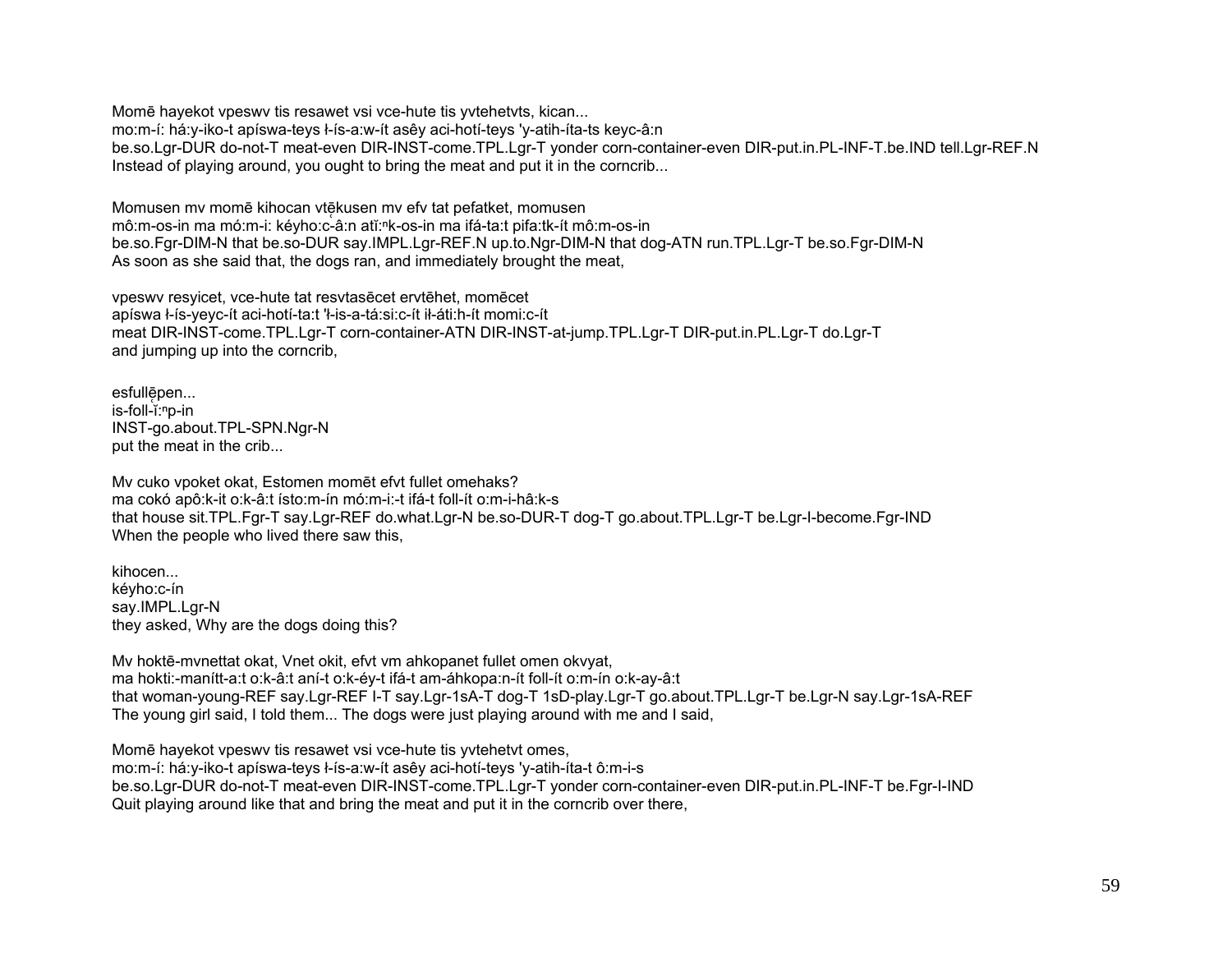kicvyan, keyc-ay-â:n tell.Lgr-1sA-REF.N and as I said this,

efvt punvkv kērrakusē omēt omēpen ohkvyvten... ifá-t 'pona-ká kĭ:ⁿłł-á:k-os-i: ó:m-i:-t om-î:p-in óhk-ay-át-in dog-T talk-GER know.Ngr-PL.Lgr-DIM-DUR be-DUR-T be-SPN.Fgr-N mean.Hgr-1sA-happen-N the dogs clearly understood my words...

Mv nak kicvyat mahusan fullet os, makvtēs, mahokvnts. ma nâ:k keyc-ay-â:t má:h-os-a:n foll-ít ó:-s ma:k-atí:-s má:ho:k-ánt-s that thing tell.Lgr-1sA-REF very-DIM-REF.N go.about.TPL.Lgr-T be.Lgr-IND say.Lgr-P5-IND say.IMPL.Lgr-P4-IND They are doing exactly what I said, she said, it was said.

[new paragraph]

Mohmen estonhkotok momusen mv este-honvnwv, mv hoktē-mvnette móhm-in istónhko-:-t-o:k mô:m-os-in ma isti-honánwa ma hokti:-manítt-i be.so.Hgr-N do.something.H.not-DUR-T-say.L be.so.Fgr-DIM-N that person-male that woman-young-I Then the man could not do anything

lihocvtēt enwihoken... leyhô:c-ati:-t in-weyhô:k-in set.SG.IMPL.Fgr-P5-T D-leave.IMPL.Fgr-N when the young girl was given him to be his wife...

Mv este-honvnwv ehiwv enfvcceko, ehiwv nerē-fullv enyvmahkuecē arat... ma isti-honánwa ihéywa in-fácc-iko-: ihéywa niłi:-fóll-a in-yama:hkóyc-i: a:ł-â:t that person-male 3P.wife D-true-not-DUR 3P.wife night-go.about.TPL-NZR D-do.away.with-DUR go.about.SG.Lgr-REF Now it was the man whose unfaithful wife had been done away with by the coyotes...

Mvn hoktē tat momusen enheciken likepvranen omēs kihohcen... má-n hoktí:-ta:t mô:m-os-in in-hicêyk-in leyk-ip-áła:n-ín o:m-í:-s keyhóhc-in that-N woman-ATN be.so.Fgr-DIM-N D-appear.Hgr-N sit.SG-SPN-INCIP.Lgr-N be.Lgr-DUR-IND say.IMPL.Hgr-N This is how they gave him the girl, saying, I guess he can settle down now...

Mv este momusen mvn ehisēpvtēs. ma ísti mô:m-os-in má-n ihéys-i:p-atí:-s that person be.so.Fgr-DIM-N that-N take.a.wife-SPN.Lgr-P5-IND So the man took her as his wife.